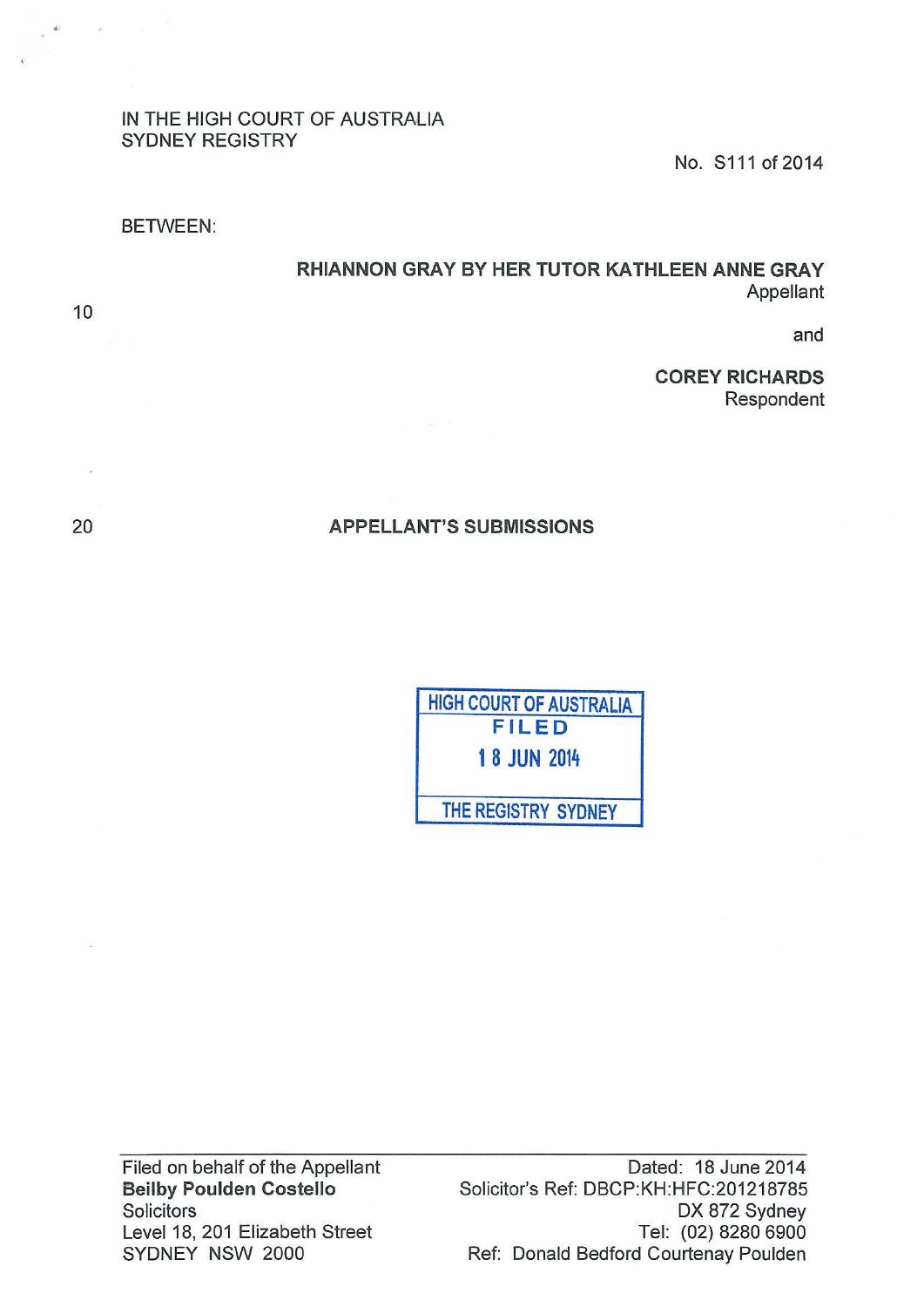# **APPELLANT'S SUBMISSIONS**

#### **PART 1: INTERNET CERTIFICATION**

1. The appellant certifies that these submissions are in a form suitable for publication on the Internet.

#### **PART II: ISSUES**

- 10 2. Whether the expense incurred by a disabled plaintiff in payment of fund management fees to manage the head of damage identified as fund management, is a compensable head of damage recoverable from a negligent tortfeasor?
	- 3. Whether the expense incurred by a disabled plaintiff in payment of fund management fees on income into the fund is a compensable head of damage recoverable from a negligent tortfeasor?
- 20 4. Whether the failure to allow fund management fees on the head of damage identified as fund management and fund management fees on fund income is inconsistent with the principle of *restitutio in integrum*?

#### **PART Ill: SECTION 78B NOTICES**

5. The appellant certifies that there is no reason for notice to be given to Attorneys-General in compliance with s.78B of the Judiciary Act 1903 (Cth).

# **PART** IV: **DECISIONS BELOW**

- 30 6. The decisions of the trial judge and the Court of Appeal of NSW are yet to be reported. The media neutral citation of each is:
	- (a) Gray v Richards [2011] NSWSC 877 (16 August 2011).
	- (b) Richards v Gray [2013] NSWCA 402 (2 December 2013).

#### **PART V: FACTS**

- 40 7. The appellant, Rhiannon Gray, was born on 31 August 1992. She is now 21 years of age. There is no dispute that the appellant's life expectancy was a further 67 years from the date of trial. She sustained an extremely severe traumatic brain injury and requires constant care as a result of a motor vehicle accident that occurred on 22 August 2003, when she was 10 years of age.
	- 8. The appellant brought proceedings in the Supreme Court of NSW through her mother as tutor in respect of injuries sustained in the accident. As she was a rear seat passenger, the respondent admitted liability. The proceedings were ultimately compromised part-heard in the sum of \$10 million plus fund management expenses to be assessed.

 $\blacktriangleleft$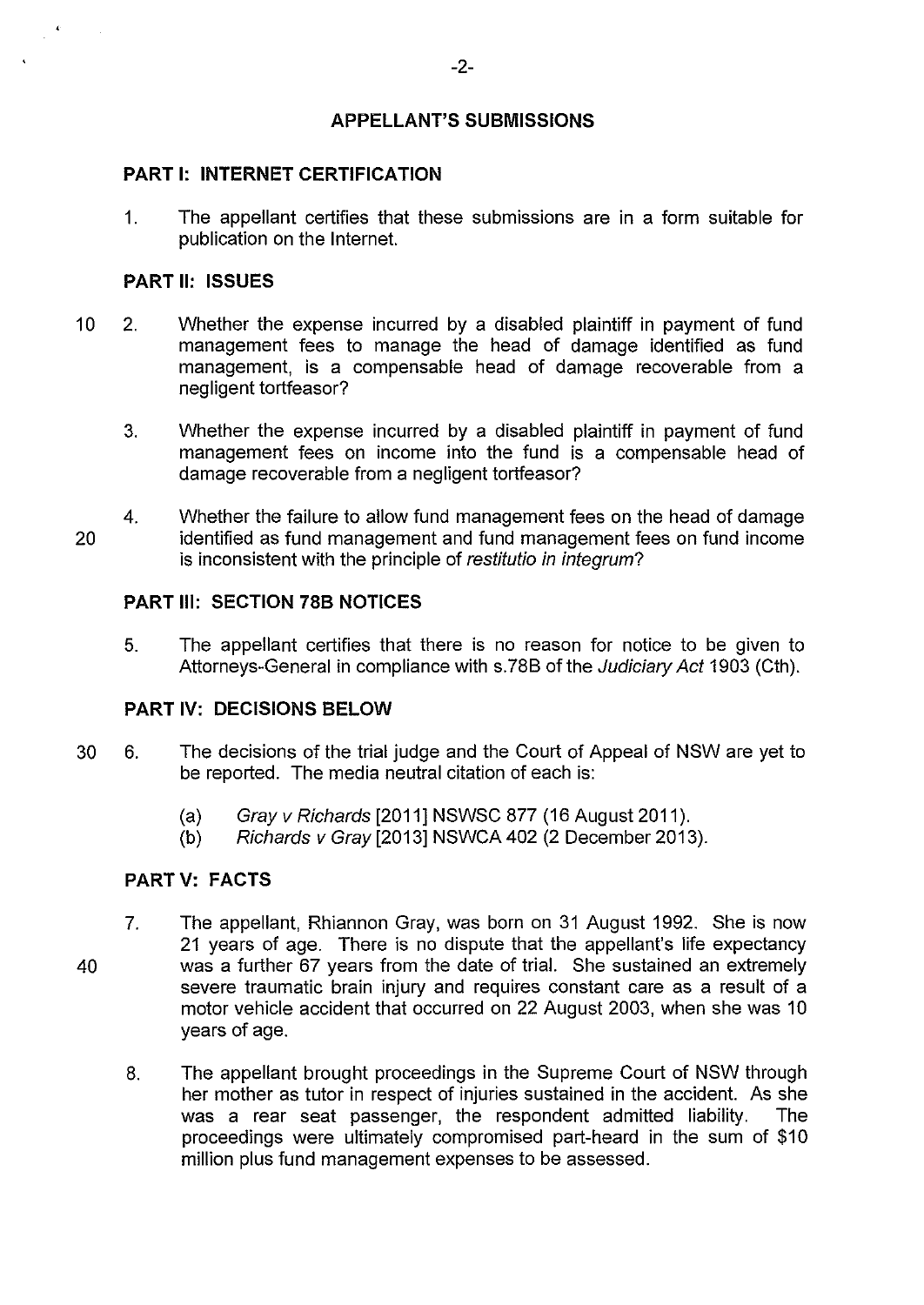- 9. It is undisputed that the appellant is a person incapable of managing her affairs and accordingly, the verdict after payment of out-of-pocket expenses must be paid to a manager to be held and managed as part of her protected estate pursuant to ss. 77 and 79 of the Civil Procedure Act 2005 (NSW).<sup>1</sup>
- 10. Section 41 of the NSW Trustee & Guardian Act 2009 empowers the Supreme Court to declare that a person is incapable of managing their own affairs and by order appoint a suitable person as manager of their estate or commit the management of their estate to the NSW Trustee & Guardian.
- 11. On 2 September 2011, White J in the Equity Division of the NSW Supreme Court made orders pursuant to s.41 of the NSW Trustee & Guardian Act appointing The Trust Company Limited as manager of the appellant's estate.<sup>2</sup>
- 12. The judgment monies were paid directly to The Trust Company Limited as manager of the appellant's estate pursuant to s.77 of the Civil Procedure Act 2005 (NSW). Pursuant to s.79 of the Civil Procedure Act, money paid to the manager of a protected person's estate is to be held and applied by 20 the manager as part of the estate.
- 13. The final judgment entered for the appellant was in the sum of \$12,151,000, which included fund management costs of  $$2,151,000<sup>3</sup>$  Fund management was calculated on a corpus of \$9,929,000 which was the settlement of \$10 million less payment of a Centrelink charge, Medicare charge and reimbursement of  $s.83$  expenses.<sup>4</sup> The award allowed by the trial judge for fund management allowed not only the calculation of fund management on the corpus of the fund (being \$9,929,000) but also included an allowance of fund management on the head of damage identified as fund management 30 and fund management on the income into the fund. The sum of \$12,151,000, less the expenses referred to above, was paid to The Trust Company Limited to manage on behalf of the appellant pursuant to s.79 of the Civil Procedure Act.
	- 14. It was common ground between the parties that the damages should include an allowance for fund management fees incurred in managing the judgment monies. However, the parties were in dispute in relation to four issues relevant to the quantum of the head of damage identified as fund management.<sup>5</sup>
- 40

10

 $\rightarrow$ 

15. The first issue can be described as "fund management on fund management". This issue focuses on whether in calculating fund management fees an allowance should not only be made in respect of fees calculated as necessary to manage the corpus of the fund, not including

 $\overline{1}$ Court of Appeal Judgment dated 2 December 2013 paragraph 4

<sup>2</sup>  Exhibit 4.

<sup>3</sup>  McCallum J Judgment dated 15 December entered 16 December 2011.

<sup>4</sup>  Exhibit M.

<sup>5</sup>  Paragraph 6 of the trial judge's judgment dated 16 August 2011; paragraph 6 in the Court of Appeal Judgment. See also T 207.30- 40.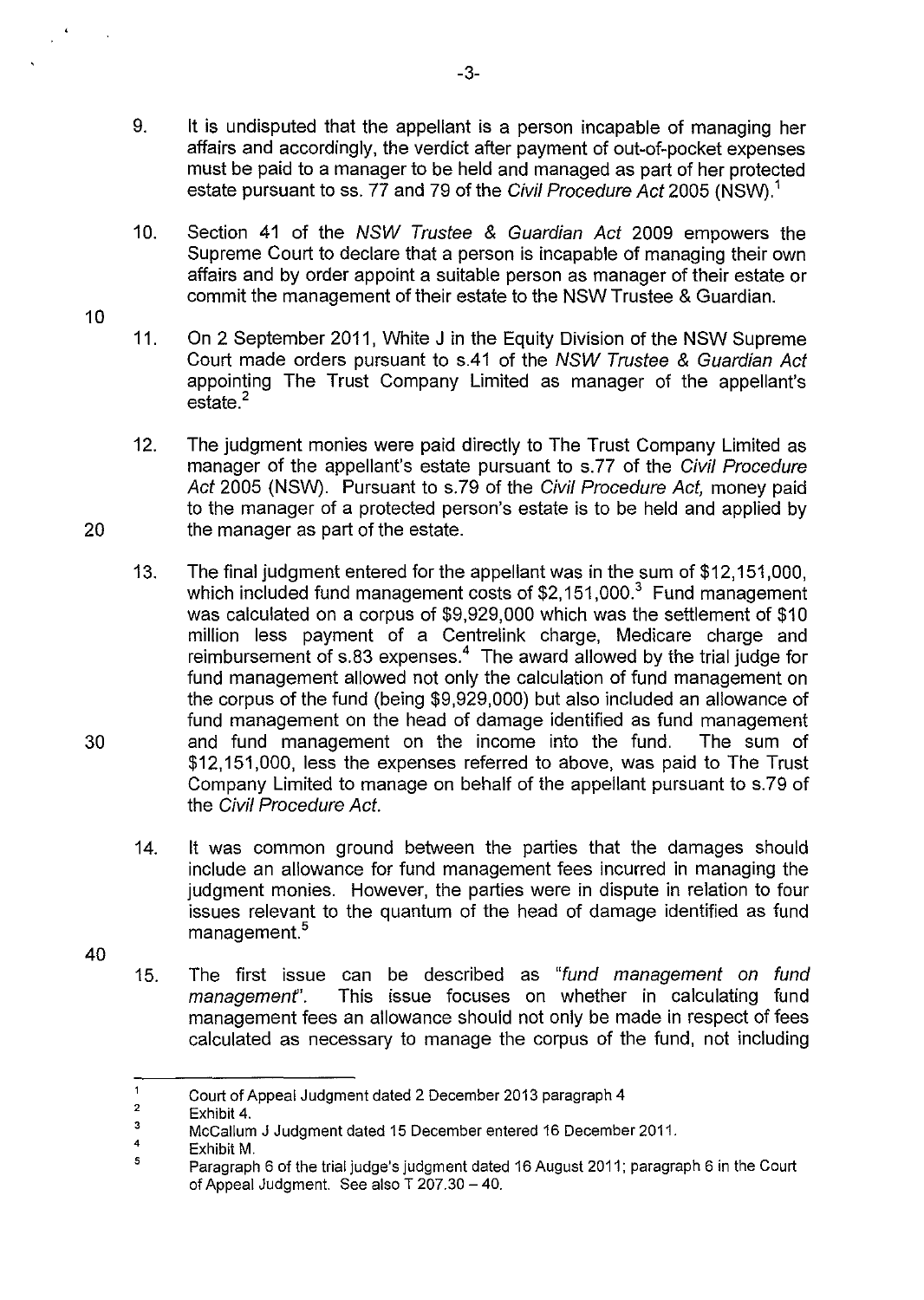fund management itself, but also an amount to manage the funds awarded for that purpose.<sup>6</sup>

- 16. The second issue has been described as "fund management on fund income". This focuses on whether in calculating fund management, an allowance should be made not merely in respect of the capital of the fund but also an amount to manage the income predicted to be derived from the fund during its existence.<sup>7</sup>
- 10 17. These issues were the subject of the first instance judgment of the trial judge Justice McCallum, dated 16 August 2011, who found in favour of the appellant on both issues. It was in respect of those two issues that the respondent was successful in reversing the trial judge's decision in the Court of Appeal. $8$  As a result, the allowance for fund management was reduced from \$2,151,000 down to \$1,495,000. The sum of \$1,495,000 was calculated on the corpus of \$9,929,000 only with no allowance for either:-
	- (a) The cost of managing the award of \$1,495,000 for fund management, or
	- (b) The cost of managing the income derived by the fund over its existence.
	- 18. The third issue was whether an additional amount of \$650,000 should be deducted from the corpus of the settlement before calculating fund management fees.<sup>9</sup>
	- 19. The fourth issue was whether the calculation of fund management fees should be based upon the rates charged by The Trust Company Limited or those charged by the NSW Trustee and Guardian.<sup>10</sup>
- 30

- 20. The third and fourth issues were the subject of the second judgment of the trial judge dated 8 December 2011, in which she found in favour of the appellant on both issues. The respondent unsuccessfully appealed on both of those issues to the Court of Appeal and this aspect of the Court of Appeal judgment is not the subject of complaint by either party in the High Court.
- 21. The third judgment of the trial judge dated 13 April 2012 related to costs. The issue of costs in the Court of Appeal will need to be reconsidered if this 40 appeal is upheld in the High Court.

<sup>6</sup>  Court of Appeal Judgment paragraph 7.

<sup>7</sup>  Court of Appeal Judgment paragraph 8.

<sup>8</sup>  Court of Appeal judgment, paragraphs 135-148 per Bathurst CJ, with whom Beazley P, McColl JA and Meagher JA agreed and Basten JAin a separate judgment also agreed, paragraphs 195-206.

<sup>9</sup>  10 Court of Appeal Judgment paragraph 11.

Court of Appeal Judgment paragraph 11.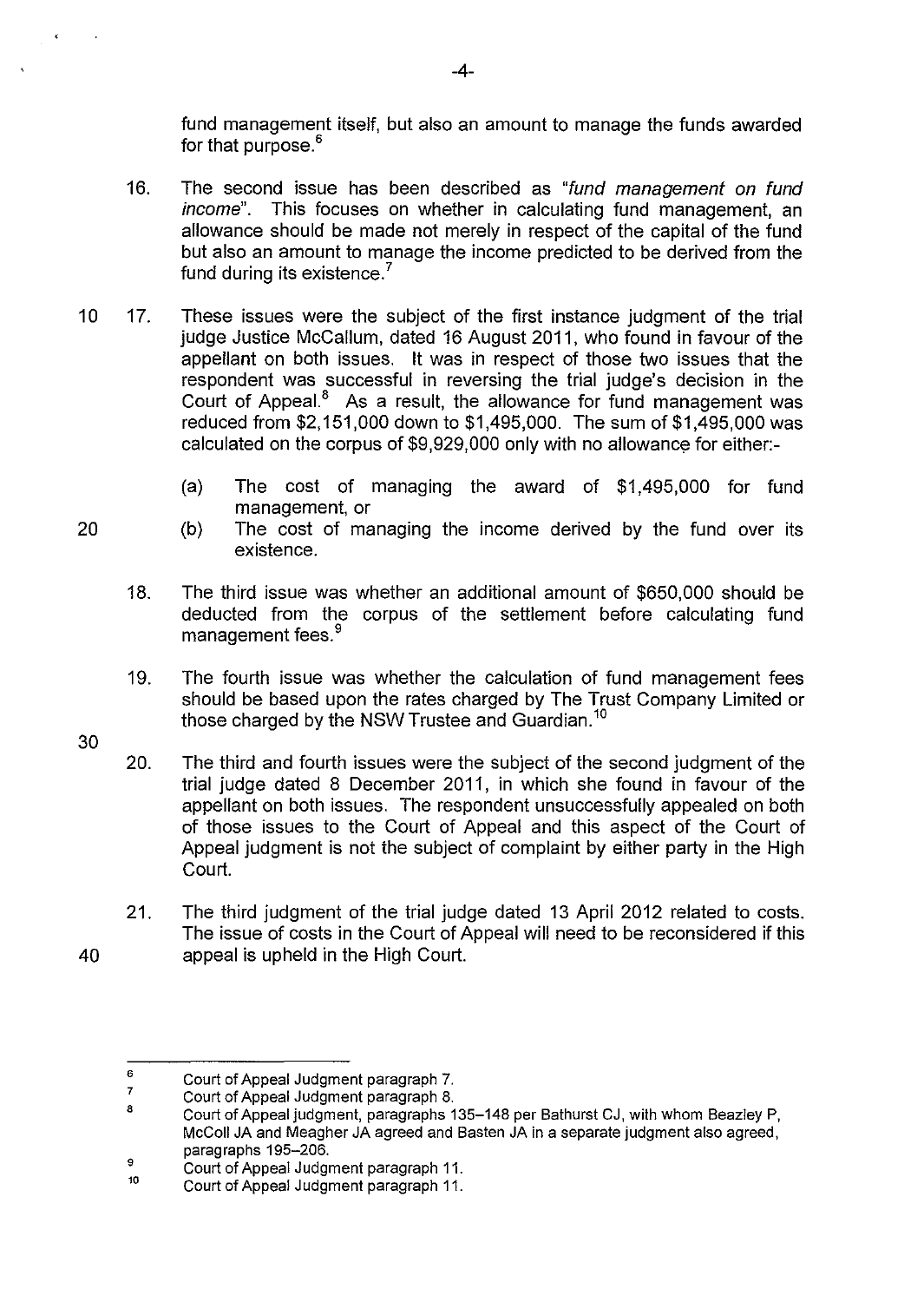#### **PART** VI: **ARGUMENT**

#### **Fund on Fund Management**

- 22. The clearest way to identify this head of damage is to use the illustration relied on at trial and adopted by the trial judge at paragraph 19 of the trial judge's first judgment.<sup>11</sup> Assuming the cost of fund management on a corpus of \$10 million over a 67 year life expectancy was \$2 million, the total verdict would be \$12 million to be received today and managed over the 10 appellant's lifetime. However, the appellant, who is under a legal incapacity, will have no better ability to manage the additional \$2 million for fund management than the initial \$10 million representing the corpus of the fund. It therefore follows that the award of a component for fund management would itself need to be managed and would in turn give rise to fund management fees.
- 23. At trial, Senior Counsel for the respondent correctly conceded that the amount set aside for fund management was to be treated as part of the corpus of the fund under management.<sup>12</sup> It therefore follows that the 20 amount awarded for fund management itself must be managed.
- 24. The trial judge noted in her first judgment that it was difficult to fault the logic of the appellant's claim for such an allowance.<sup>13</sup> Her Honour noted that the amount calculated for fund management on the corpus of the damages (not including the fund management fee itself) would form part of the funds under management.<sup>14</sup> Her Honour also noted that the fund management fee, being a calculation of a future loss, itself had been reduced by reason of the calculation pursuant to the mandatory 5% statutory discount rate.<sup>15</sup> Finally, Her Honour noted that the head of 30 damage identified as fund management would also be the subject of charges as the payment to the manager (trustee) of the fund management component of the damages award is not made by way of payment to the manager (trustee) as an advance but rather forms part of the overall judgment which is to be managed pursuant to s.79 of the Civil Procedure  $Act^{16}$
- 25. In those circumstances and absent any allowance for the management of the amount given to the manager (trustee) for fund management, there would be a shortfall equivalent to the cost of managing the amount awarded 40 for fund management. Her Honour pointed to the competing first instance authorities on this issue and noted the overriding requirement of restitutio in

<sup>11</sup>  Paragraph 19 of the trial judge's judgment dated 16 August 2011.

<sup>12</sup>   $T 207.30 - 40.$ 

<sup>13</sup>  Paragraph 18 of the trial judge's judgment dated 16 August 2011.

<sup>14</sup>  Paragraph 24 of the trial judge's judgment dated 16 August 2011 and s.79 of the Civil Procedure Act.

<sup>15</sup>  Paragraph 20 of the trial judge's judgment dated 16 August 2011 and s.127 of the Motor Accidents Compensation Act 1999 (NSW).

<sup>16</sup>  Paragraph 24 of the trial judge's judgment dated 16 August 2011 and s.79 of the Civil Procedure Act.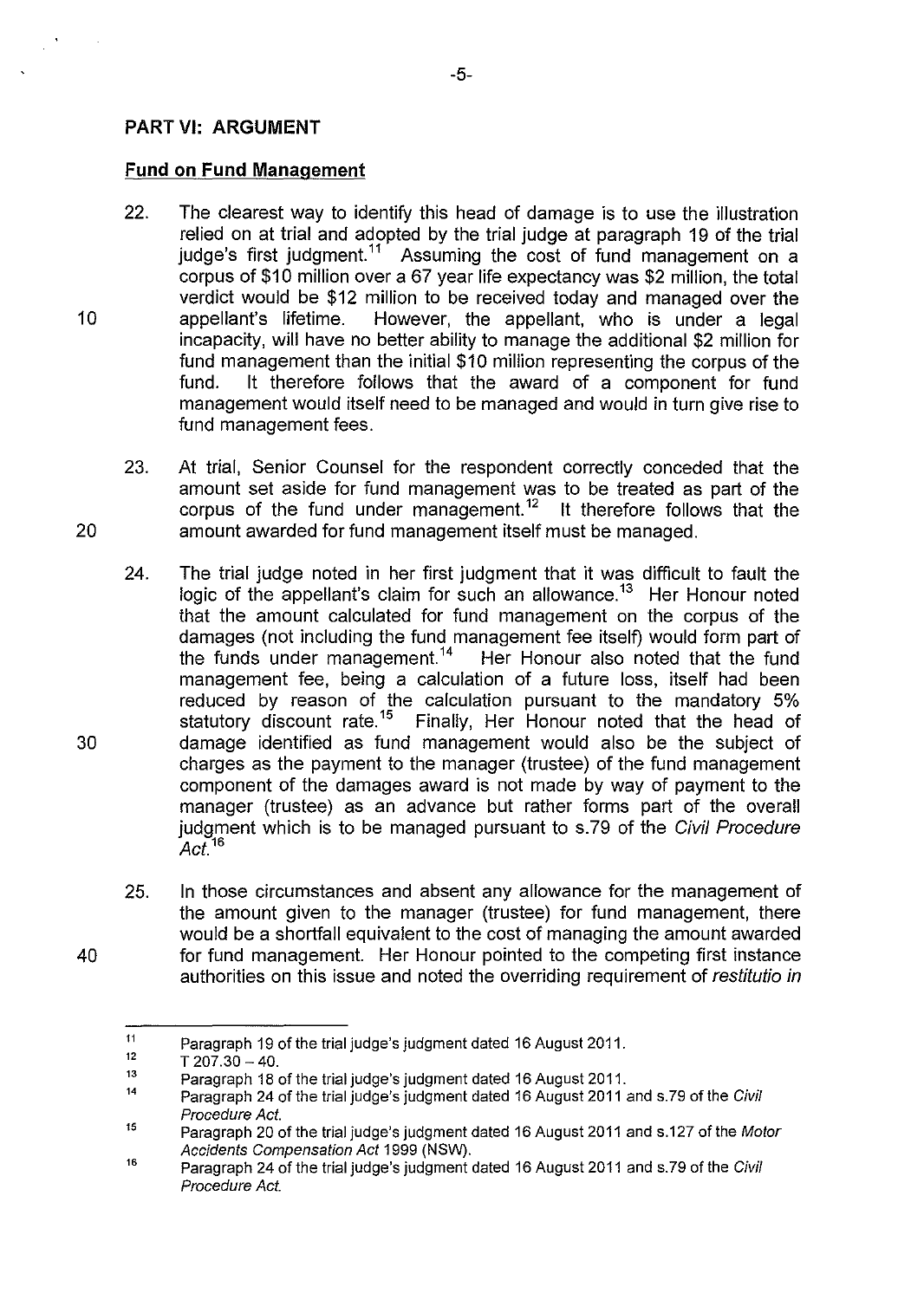$inter{inter}$  Her Honour also found the logic of the appellant's contention in respect of a shortfall to be "irresistible".<sup>18</sup>

- 26. Her Honour noted that there was competing authority in decisions of single Judges, however, there was no appellate authority on point.19 Her Honour noted that Hunter J in Bacha v Pettersen allowed this head of damage and proceeded to calculate the allowance on the basis that the relevant fund included the fund management fee itself.<sup>20</sup>
- 10 27. Her Honour also noted that a contrary view was reached by Burchett AJ in Buckman v M & K Napier Constructions Pty Ltd.<sup>21</sup> Her Honour noted that Burchett AJ was troubled by the perceived difficulty of a calculation that, theoretically, must be repeated to infinity. The trial judge, however, noted that she was provided with assistance from an actuary and an accountant who were in agreement as to this calculation whereas it appeared that Burchett AJ did not have such assistance. <sup>22</sup>
- 28. It is to be noted that Her Honour had before her evidence from experts engaged by both parties. It was acknowledged by both Mr Watt, an 20 accountant engaged on behalf of the respondent, and Mr Plover, an actuary engaged on behalf of the appellant, during the joint expert conclave, that the calculation of fund on fund management, and for that matter fund on fund earnings (to be dealt with separately) was not mathematically challenging and could be calculated.<sup>23</sup> The experts agreed on the calculations, which Her Honour relied upon for the purpose of entering judgment.<sup>24</sup> Based on the charges of The Trust Company Ltd, the experts agreed that the calculation of fund management on the corpus of the fund alone, not including an allowance for fund management on fund management, totalled \$1,495,000. If fund management was allowed on the 30 head of damage identified as fund management, then the cost of fund management would increase to \$2,034,000. Further, if fund management on earnings into the fund was to be added to fund management on fund management, the fees increased to \$2,151 ,000 over the appellant's 67 year life expectancy. These calculations were made applying the 5% discount rate as mandated by s.127 of the Motor Accidents Compensation Act 1999 (NSW).
	- 29. At trial, in cross-examination, Mr Watt, an expert accountant engaged on behalf of the respondent, conceded that unless fund management is

<sup>17</sup>  Paragraph 40 of the trial judge's judgment dated 16 August 2011.

<sup>18</sup>  Paragraphs 54-55 of the trial judge's judgment dated 16 August 2011. This comment was made in relation to considering "fund management on fund earnings", however, it is equally applicable to fund management on fund management.

<sup>19</sup>  Paragraph 22 of the trial judge's judgment dated 16 August 2011.

<sup>20</sup>  Bacha v Pettersen- SC of NSW 20 September 1994 unreported: see also paragraphs 27 and 28 of the trial judge's judgment dated 16 August 2011

<sup>21</sup>  [2005] NSWSC 546 at [13]. See also paragraph 28 of the trial judge's judgment dated 16 August 2011.

<sup>22</sup>  Paragraph 31 of the trial judge's judgment dated 16 August 2011.

<sup>23</sup>   $T 204.05 - 25.$ 

<sup>24</sup>  Exhibit M.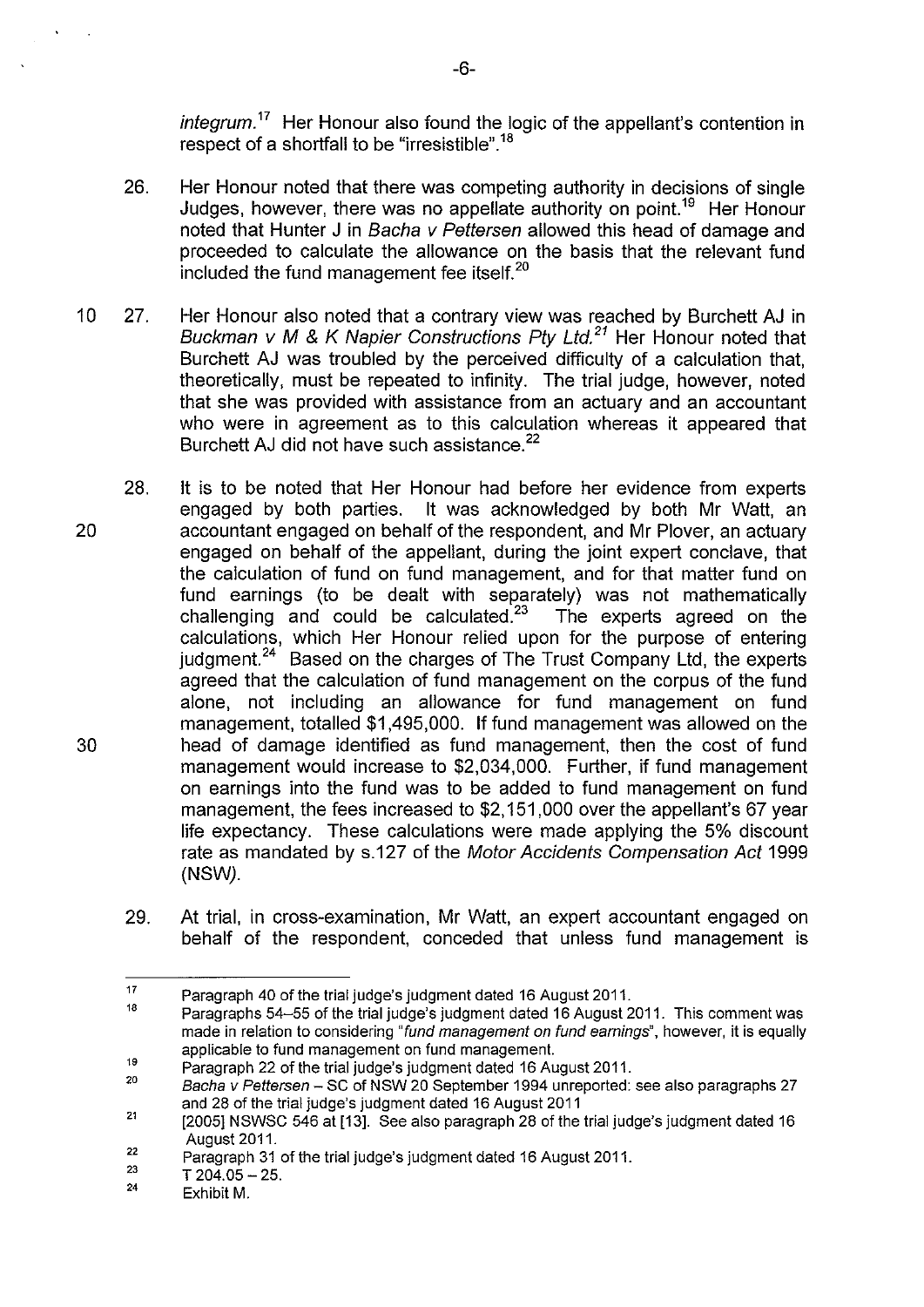calculated on the head of damage allowed for fund management, there would be a shortfall and the fund would not last the projected 67-year life expectancy of the appellant.  $25$ . This accorded with the expert evidence of Mr Plover, an actuary called on behalf of the appellant.<sup>26</sup>

- 30. The trial judge correctly identified that as the appellant was under a legal incapacity, her estate had to be managed, including any award for fund management. Her Honour also correctly identified that the manager will pay himself periodically as fees are earned, just as he will pay carers and 10 other future expenses as they accrue. Accordingly, fund management fees will also be generated in managing the head of damage identified as fund management.<sup>27</sup>
- 31. At trial the respondent did not dispute that the amount awarded for fund management fees would also require management but disputed that any allowance should be made for this management.<sup>28</sup> The respondent did not suggest at first instance or in the Court of Appeal that the cost of fund management on fund management could be avoided by any upfront payment to the manager. The respondent bore the onus of proof in relation 20 to such a contention in respect of mitigation but did not make such a submission nor, indeed, was the matter raised in argument. More importantly, the respondent led no evidence that there were managers in the marketplace who were willing to separate the fund management fee as an upfront fee and waive all future charges in relation to managing the fund management fee. Rather, the evidence of Mr Plover was to the effect that fund managers do charge fees on re-invested earnings and on the entirety of the awarded sum.<sup>29</sup>
- 32. The cost of fund management is a recognized head of future loss which has 30 been affirmed by the NSW Court of Appeal in GIO of NSW v Rosniak.<sup>30</sup> It has also been affirmed by the High Court in Nominal Defendant v Gardikiotis*31* and Willett v Futcher. *<sup>32</sup>*
- 33. The cost of future fund management, on the corpus of the fund, not including fund management itself, is calculated by applying the 5% discount rate as required by s.127 of the Motor Accidents Compensation Act 1999 (NSW). Once it is acknowledged that the cost of future fund management is a calculation of a future loss, it falls within the same category as other future losses such as future wage loss, future nursing care and so forth. It 40 therefore follows that if fund management is to be calculated on all heads of

28 T 207.30-40

<sup>25</sup>   $T$  205.15  $-$  206.25

<sup>26</sup>  Exhibit F2- report of Corey Plover, Cumpston Sarjeant Pty Ltd dated 9 November 2010, p.7

<sup>27</sup>  Paragraph 24 of the trial judge's judgment dated 16 August 2011.

<sup>29</sup>  Exhibit F2- report of Corey Plover, Cumpston Sarjeant Pty Ltd dated 9 November 2010, p.7

<sup>30</sup>  (1992) 27 NSWLR 665 at 693F-G.

<sup>31</sup>  (1996) 186 CLR 49 at 54.9- 55.3.

<sup>32</sup>  (2005) 221 CLR 627 at 631[10] and 643[51].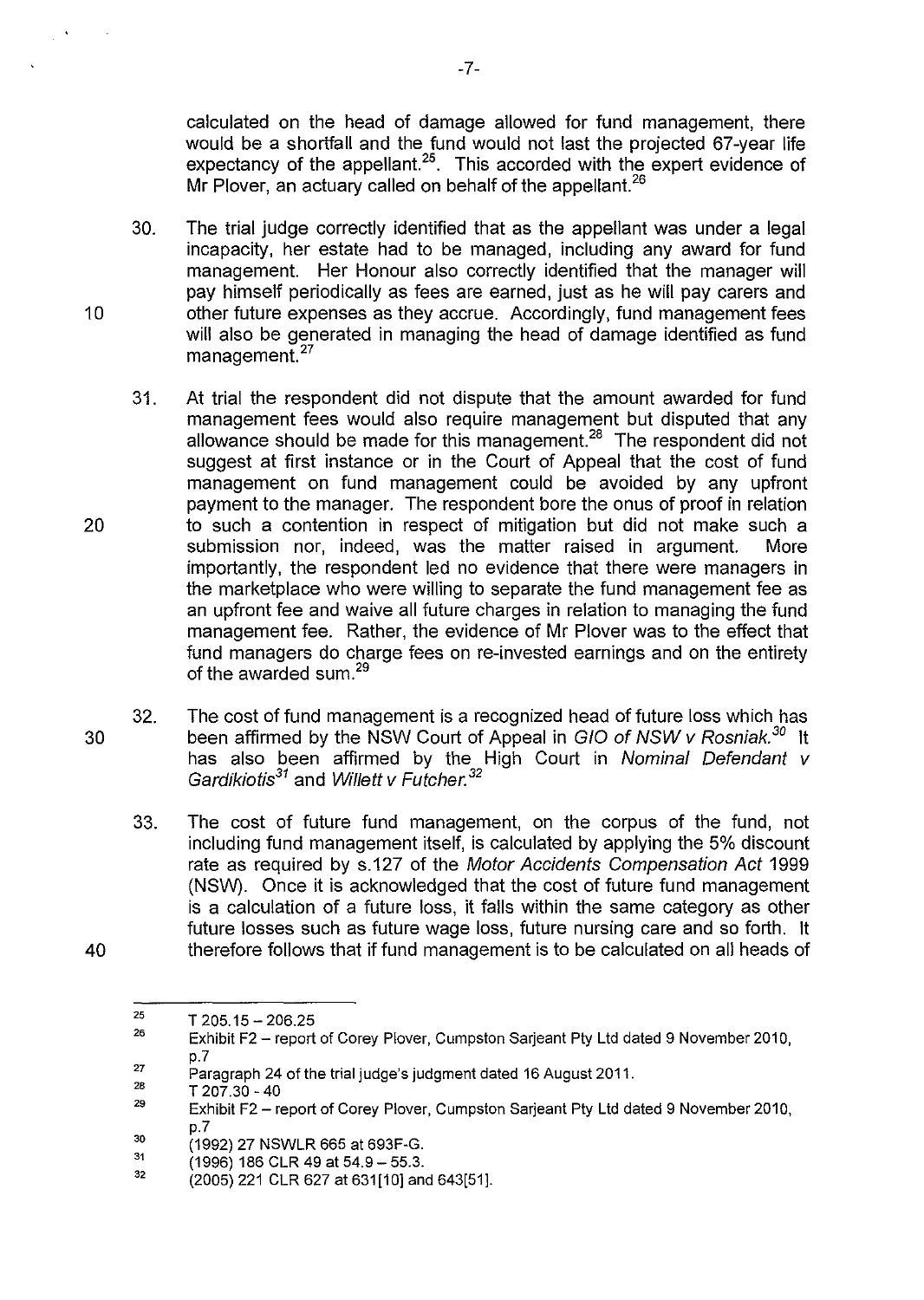damage, including future wage loss and future care, then it should also be calculated on the allowance for future fund management.

- 34. The reasoning of the majority in the Court of Appeal is to be found in the judgment of the Chief Justice. Despite acknowledging the logic in making an award of damages for fund management on fund management, the Chief Justice refused to make such an award on the ground that he did not believe that it was appropriate to do so.<sup>33</sup>
- 10 35. The first reason given by the Chief Justice at paragraph [145] of his judgment was that as a matter of general principle a Court is not concerned with what a plaintiff does with his or her lump sum damages. This principle was relied on by the respondent both at trial and in the Court of Appeal. It can be found in the judgment of Gibbs CJ and Wilson J in Todorovic v Waller where the following statement appears:-

"Cerlain fundamental principles are so well established that it is unnecessary to cite authorities in support of them. In the first place, a plaintiff who has been injured by the negligence of the defendant should be awarded such a sum of money as will, as nearly as possible, put him in the same position as if he had not sustained the injuries. Secondly, damages for one cause of action must be recovered once and forever, and (in the absence of any statutory exception) must be awarded as a lump sum; the Court cannot order a defendant to make periodic payments to the plaintiff. Thirdly, the Court has no concern with the manner in which the plaintiff uses the sum awarded to him; the plaintiff is free to do what he likes with it. Fourthly, the burden lies on the plaintiff to prove the injury or loss for which he seeks damages. " *34* 

The principle relied upon by the Chief Justice was taken from the third point in the above quote. What His Honour failed to acknowledge was that Todorovic v Waller was not a case involving a plaintiff who was under a legal incapacity.

36. The correct approach in dealing with a plaintiff who is under a legal incapacity was set out by the High Court in the judgment of McHugh J in Nominal Defendant v Gardikiotis as follows:-

40

20

30

"Damages may therefore be awarded for the expense of managing a plaintiff's verdict monies when the plaintiff's disabilities prevent him or her from managing those monies and the disabilities are the foreseeable consequence of the defendant's negligence. Damages may also be awarded for the expense of investment advice where, as the result of the defendant's negligence, the plaintiff is no longer able to make adequate decisions concerning his or her own financial affairs.

<sup>33</sup>  Court of Appeal Judgment paragraphs 144 and 145.

<sup>34</sup>  Todorovic v Waller (1981) 150 CLR 412.3.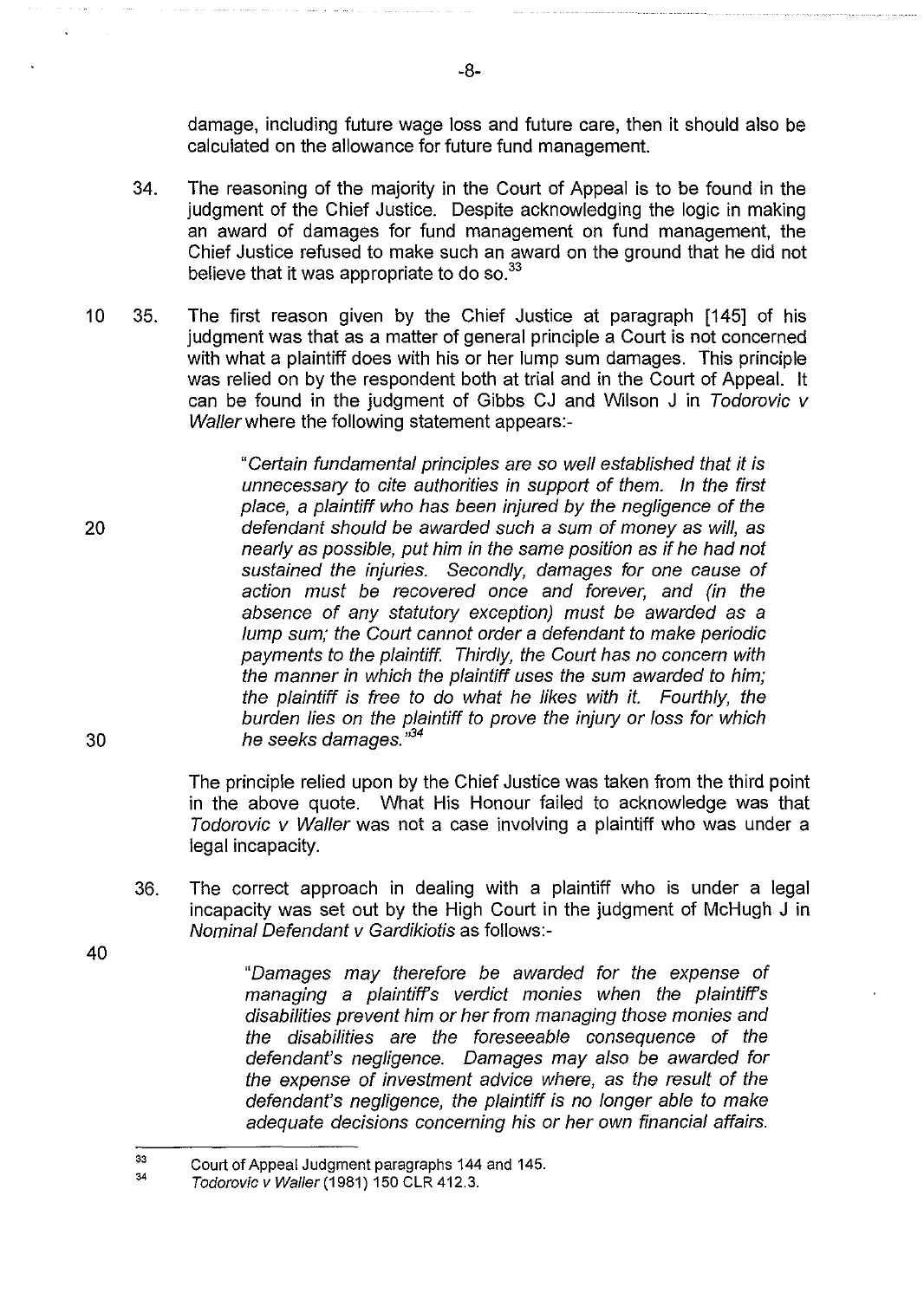In both cases, damages are payable by the defendant because the expense is the necessary product of the defendant's negligence and is not the result of the free, informed and voluntary act of the plaintiff. The expenses have been brought about by the loss of the plaintiffs ability to do what that person was capable of doing before the occurrence of the tort which gives rise to the claim for compensation. " *35* 

Further, s.79 of the Civil Procedure Act, as already submitted, dictates that a plaintiff who is under a legal incapacity must have their damages managed. It is in this context that the third principle cited by Gibbs CJ and Wilson J in the matter of Todorovic v Waller needs to be considered.

10

20

30

40

37. In support of the proposition that all charges, including charges on the head of damage identified as fund management, are recoverable, the High Court in Willett v Futcher at paragraph  $[51]$  held as follows:-

> "... The plaintiff can make no decision about the fund. An administrator must be appointed. The administrator must invest that fund and act with reasonable diligence. It follows that the administrator will incur expenses in performing those tasks. The incurring of the expenses is a direct result of the defendant's negligence. The damages to be awarded are to be calculated as the amount that will place the plaintiff, as far as possible, in the position he or she would have been in had the tort not been committed. That requires comparison with the position the plaintiff would have been in without the award of a lump sum for damages. It does not, as the distinction adopted by White J supposes, require or permit comparison with the position that the plaintiff would have been in had the disabling injuries not been sustained but the plaintiff nonetheless had a lump sum to invest. That comparison is irrelevant and inapt. In the ordinary course a person who is not injured will not have to husband a large sum of money over a long period of time in such a way as to ensure an even income stream but the complete exhaustion of the fund at the end of the period."<sup>36</sup>

Noting that the head of damage identified as fund management is to be included in the fund to be managed, it will also attract charges. Accordingly, in order to place the plaintiff, as far as possible, in the position she would have been in had the tort not been committed, fund management charges should be allowed for the head of damage identified as fund management.

38. In this context, the Chief Justice's comment in the Court of Appeal that it was not appropriate to make an award of damages for fund management on fund management was not in accordance with established legal principle where the plaintiff is under a legal incapacity. The appellant will not do

<sup>35</sup>  Nominal Defendant v Gardikiotis [1995-1996] 186 CLR 49 at 54.9-55.3.

<sup>36</sup>  Willett v Futcher [2005] 221 CLR 627 at 643[51]. See also at 631[10].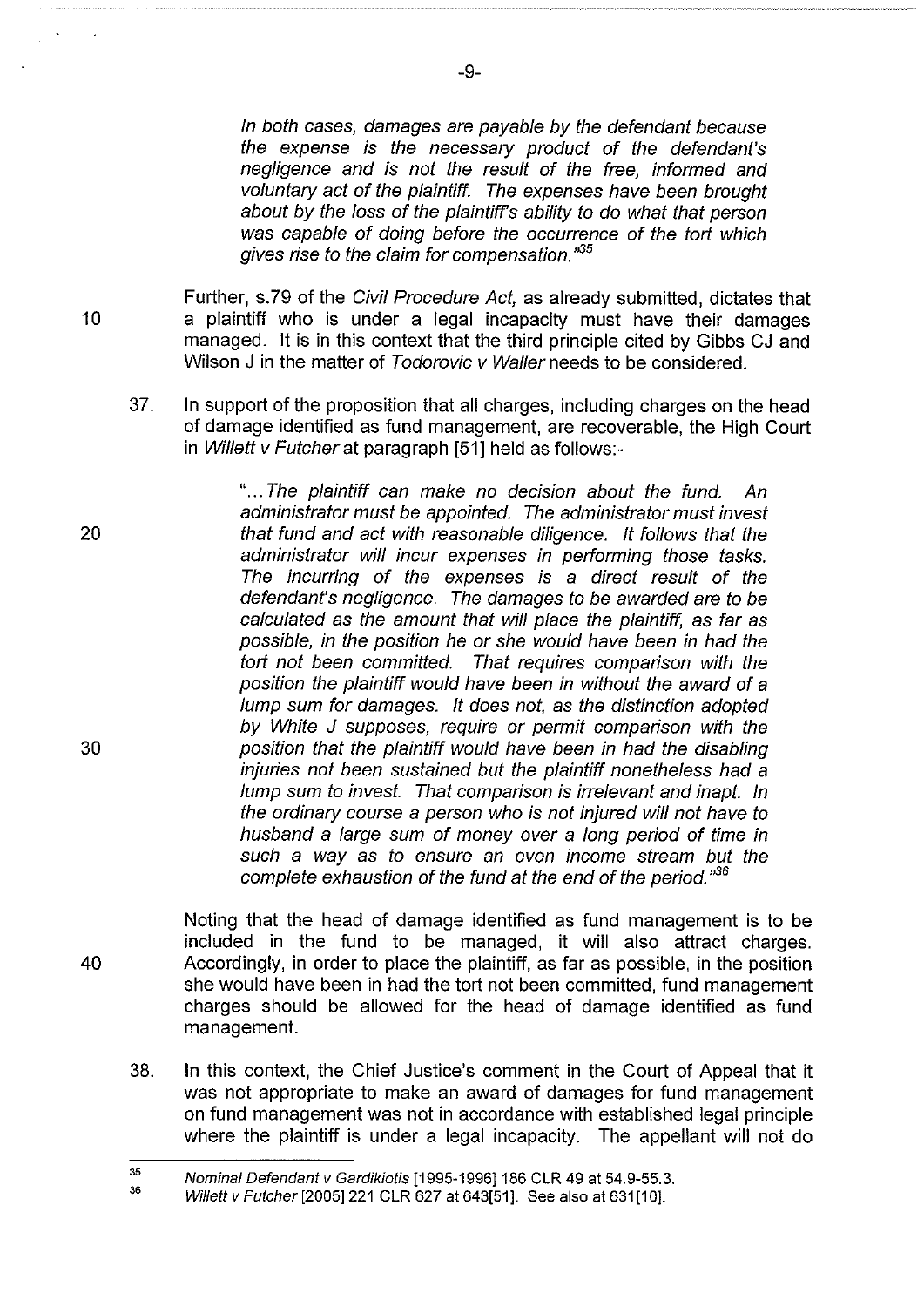anything with her damages as a matter of law. Whilst a plaintiff who is not under a legal incapacity can choose to do what they like with their damages, including purchasing property and avoiding mortgages, etc, the appellant does not have that capacity by law. Rather, the damages must, by law, be managed and invested on her behalf. As the law imposes management on a plaintiff under a legal incapacity, her damages will be subject to charges over which she has no control.<sup>37</sup> As the damages to be invested will include an amount set aside for fund management, that amount will also be subject to fund management charges.

39. His Honour's proposition in this regard is inconsistent with High Court authority and contrary to law.<sup>38</sup> If His Honour's comment was correct, it would eliminate fund management entirely as a head of damage, for plaintiffs under a legal incapacity, and not merely fund management on fund management.

- 40. The second reason given by the Chief Justice at paragraph [146] was it was open to the appellant to choose a fund manager with the approval of the Court and to negotiate the terms upon which the fund management fees 20 would be paid. It was suggested that some form of up-front fee be paid to the fund manager as an advance on fees which would allegedly avoid the ongoing charges. This proposition was not raised with the appellant, either at trial or in the Court of Appeal, was not submitted by the respondent and was not the subject of any evidence in the proceedings. There was no evidence that pointed to any fund manager who has undertaken fund management on this basis. Further, given that the charges for fund management will vary according to the gradually reducing amount under management, particularly for a fund to be managed for a period of 67 years, even the prediction of an appropriate up-front payment would be almost 30 impossible except on an arbitrary basis. In the absence of evidence, it is equally possible that the up-front fee that a fund manager may hypothetically request could be greater than the calculation of fund management on fund management and fund management on fund earnings. Finally, there was no evidence that there was in fact a fund manager in Australia who was prepared to undertake the management of the appellant's damages over a 67 year period on the basis of one up-front fee.
- 41. More particularly, the respondent did not plead a failure to mitigate in this 40 respect, did not lead evidence, or submit that the proposal adopted by the Chief Justice was available or open or even under consideration. The appellant was given no opportunity to address this matter because it was not raised with the appellant either at trial or in the Court of Appeal. The reasoning of the Chief Justice has no regard to the operation of s.79 of the Civil Procedure Act, which requires the entire estate to be managed as an undifferentiated fund. As Basten JA in a separate judgment acknowledged,

<sup>37</sup>  38 Section 79 of the Civil Procedure Act 2005 (NSW).

Nominal Defendant v Gardikiotis [1995-1996]186 CLR 49 at 54.9-55.3 and 60.9-61.3; also Willett v Futcher[2005]221 CLR 627 at 631[10] and 643[51].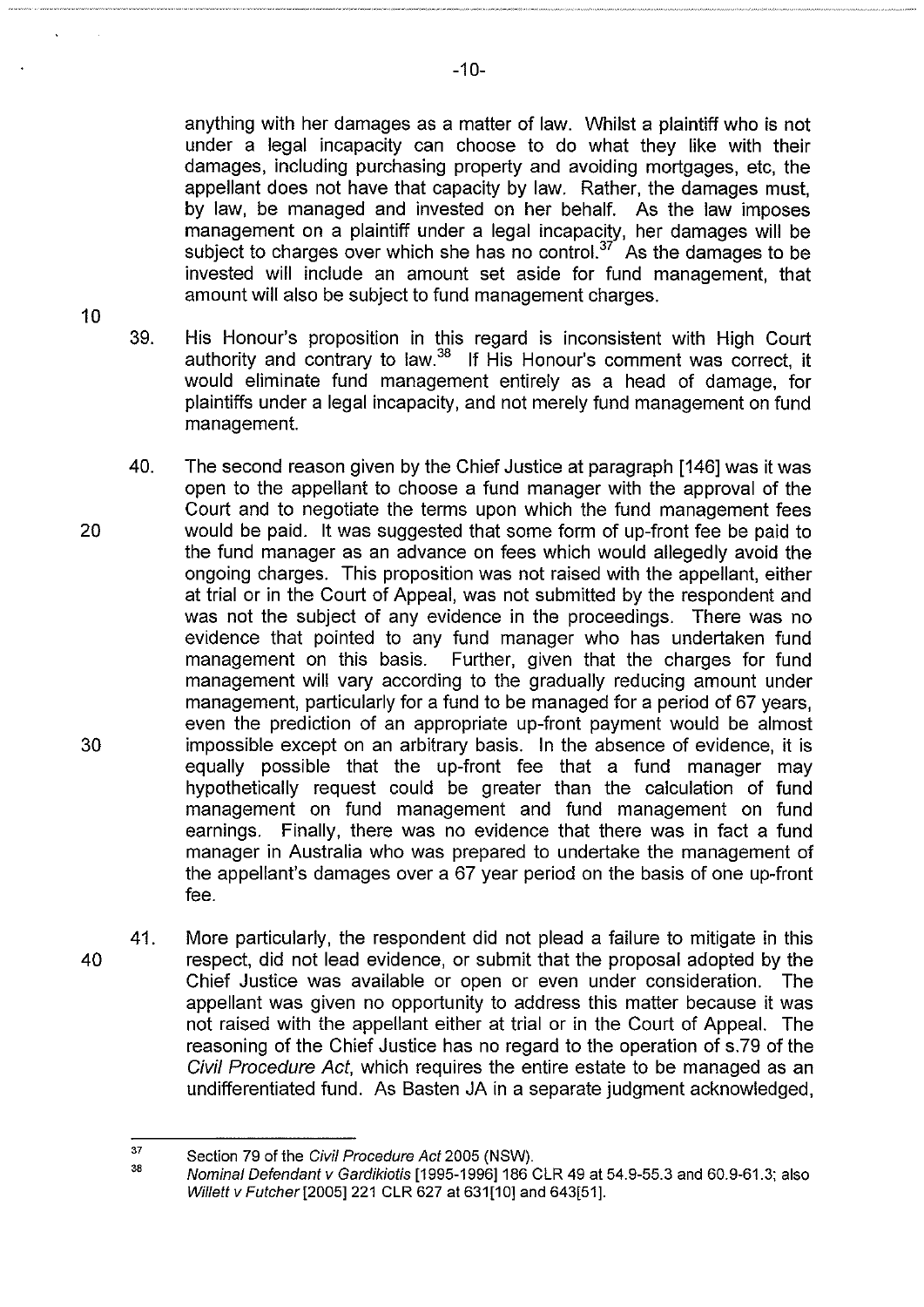absent some legal arrangement which is not presently contemplated, such an arrangement may tend to tie the plaintiff to one fund manager.<sup>39</sup>

- 42. The third reason given by the Chief Justice at paragraph [147] is that the calculation of fund management on fund management involves speculation as to the performance of the fund. His Honour's reasoning, if correct, would apply to all future losses which by necessity are speculative. This reasoning is incorrect in principle as the performance of the fund is no more speculative than determining the income from the investment of the sum 10 awarded. Just as fund management can be calculated on the corpus of the fund which includes future losses such as future economic loss, future nursing care, etc, then it can also easily be calculated on the head of damage identified as fund management. Just as fund management on the corpus of the fund, including future losses such as economic loss and nursing care, is calculated by applying the 5% discount rate mandated by s.127 of the Motor Accidents Compensation Act, it can also be calculated on the head of damage identified as "fund management". To exclude the calculation of fund management on fund management on the basis that such a calculation involves speculation as to the performance of the fund, 20 lacks logic. The calculation is conducted by applying the 5% discount rate mandated by s.127 of the Motor Accidents Compensation Act.
	- 43. The fourth and final reason given by the Chief Justice at paragraph [147] is that the calculation of fund management on fund management involves multiple iterations. This reasoning is contrary to the evidence as the experts engaged by both parties were able to agree on this calculation.<sup>40</sup> The Chief Justice himself had previously acknowledged this head of damage could be readily calculated,<sup>41</sup> as did Basten JA.<sup>42</sup>
- 30 44. Bathurst CJ's reasoning (with whom the other members of the Court, except Basten JA, agreed) accordingly lacked any real basis for upholding the appeal and declining to award fund management on fund management.
- 45. Basten JA, in a separate judgment, also upheld the appeal but on a quite different basis. He acknowledged that this head of damage identified as fund management on fund management could be calculated but thought as a matter of policy a limit should be placed on the amount awarded. $43$ Despite suggesting at paragraph [196] of his judgment that there were significant reasons for not attempting an upfront payment, His Honour 40 thought the appellant should be required to offer the fund manager prepayment of fees by transferring a satellite fund notionally set aside for that purpose. This implies a failure to mitigate loss which was not pleaded, submitted, argued or raised either at the trial or in argument in the Court of Appeal. It is also contrary to His Honour's own criticism of the restrictions

<sup>39</sup>  Paragraph 196 of the Court of Appeal Judgment.

<sup>40</sup>  T 204.05-204.25 and Exhibit M.

<sup>41</sup>  Paragraphs 93-94 of the Court of Appeal Judgment

<sup>42</sup>  Paragraph 197 of the Court of Appeal Judgment.

<sup>43</sup>  Paragraph 200 of the Court of Appeal Judgment.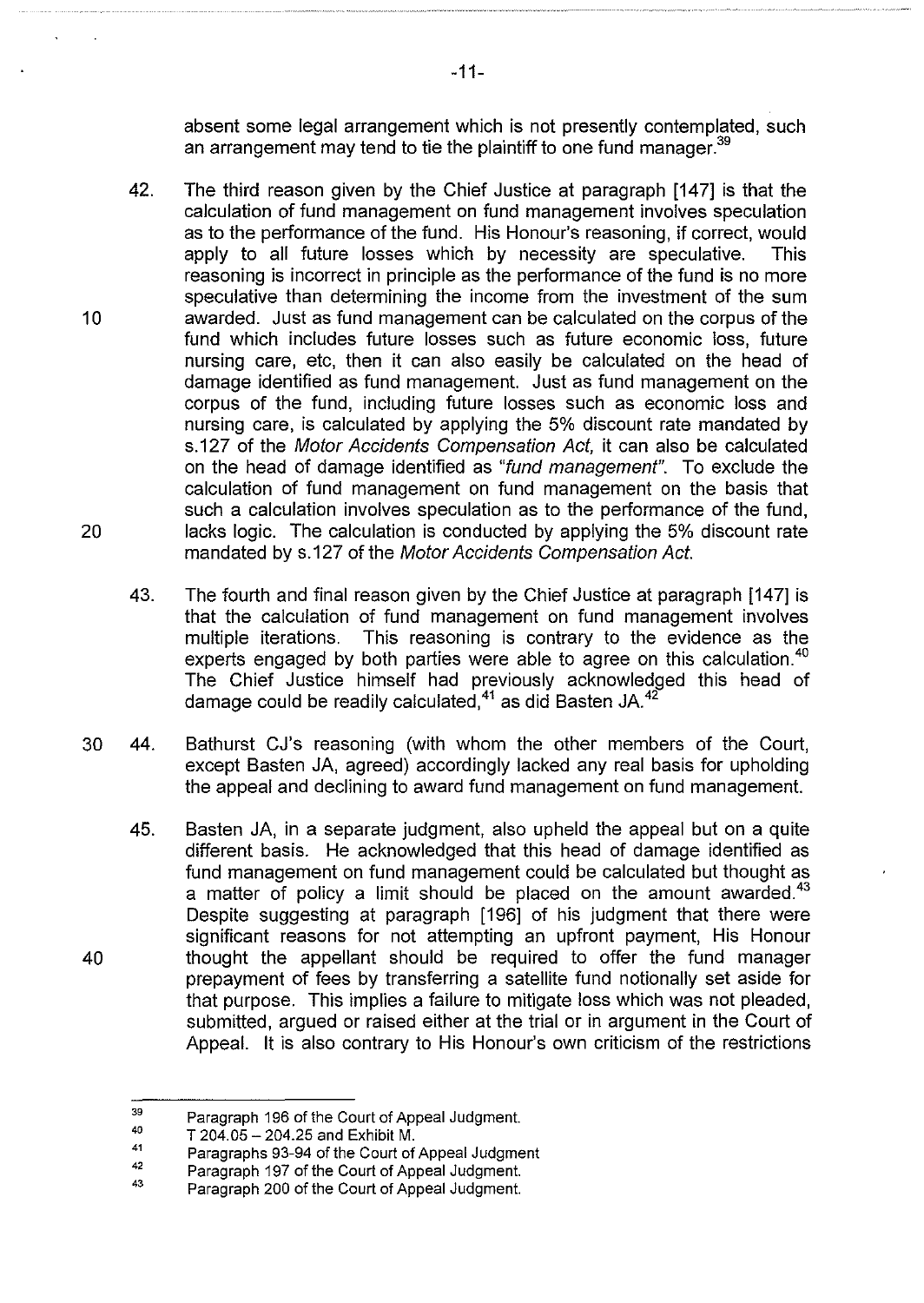that any form of prepayment would impose upon moving the fund in the future.<sup>44</sup>

- 46. The effect of the expert evidence was that by not allowing fund management on fund management, a shortfall would inevitably result and the fund would not last the projected 67-year life expectancy of the appellant.<sup>45</sup> The failure to award damages to properly compensate the appellant for a tortiously inflicted injury offends the principle of restitutio in integrum as expressed in the NSW Court of Appeal in G/0 of NSW v Rosniak*46* and the High Court in Willett v Futcher. *<sup>4</sup>*
- 47. If what is really involved is an exercise in policy as Basten JA appears to concede, then why should the loss and the shortfall be borne by the severely disabled person and not by the tortfeasor/compulsory third party insurer? There cannot be much doubt about which party is in the better position to meet the loss occasioned by the tort.

#### **Fund Management on Fund Earnings**

- 20 48. The issue of fund management on fund income (earnings) needs to be considered in the context of fund management charges.
	- 49. It was common ground that The Trust Company Limited charge an annual management fee on the capital sum of the fund, which includes the various heads of damage including fund management and earnings into the fund, all of which will reduce as the fund is gradually drawn down. $48$
- 50. Bathurst CJ noted that in G/0 of NSW v Rosniak, the Court of Appeal had to determine the income into the fund in order to determine the amount to 30 allow for fund management as fund management fees were in part charged on this income. He also noted that in the present case, The Trust Company Limited fees included a charge on income into the fund.<sup>49</sup>
	- 51. Despite acknowledging that in Rosniak<sup>50</sup> the Court of Appeal arrived at an arbitrary calculation of income into the fund based on a 5% return, the Chief Justice declined to follow Rosniak and allow a similar approach in this matter.
- 52. His Honour's first reason at paragraph [138] is that pursuant to s.127 of the 40 Motor Accidents Compensation Act, the discount rate is assumed to take into account the cost of earning income, which includes fees payable as a consequence. Whilst this assumption is correct for a plaintiff who is not

<sup>44</sup>  Paragraph 196 of the Court of Appeal Judgment. See also our submissions at paragraphs 35 and 36 above.

<sup>45</sup>  T 205.15- 206.25 and Exhibit F2- Report of Corey Plover, Actuary, Cumpston Sarjeant Pty Ltd, dated 9 November 2010, page 7.

<sup>46</sup>  (1992) 27 NSWLR 665 at 6778-D.

<sup>47</sup>  [2005]221 CLR 627 at 631[10] and 643[51].

<sup>48</sup>  Exhibit N. See also Bathurst CJ at paragraphs 135 -136 of the Court of Appeal judgment.

<sup>49</sup>  Paragraphs 135-137 of the Court of Appeal Judgment.

<sup>50</sup>  G/0 of NSW v Rosniak (1992) 27 NSWLR 665 at 698C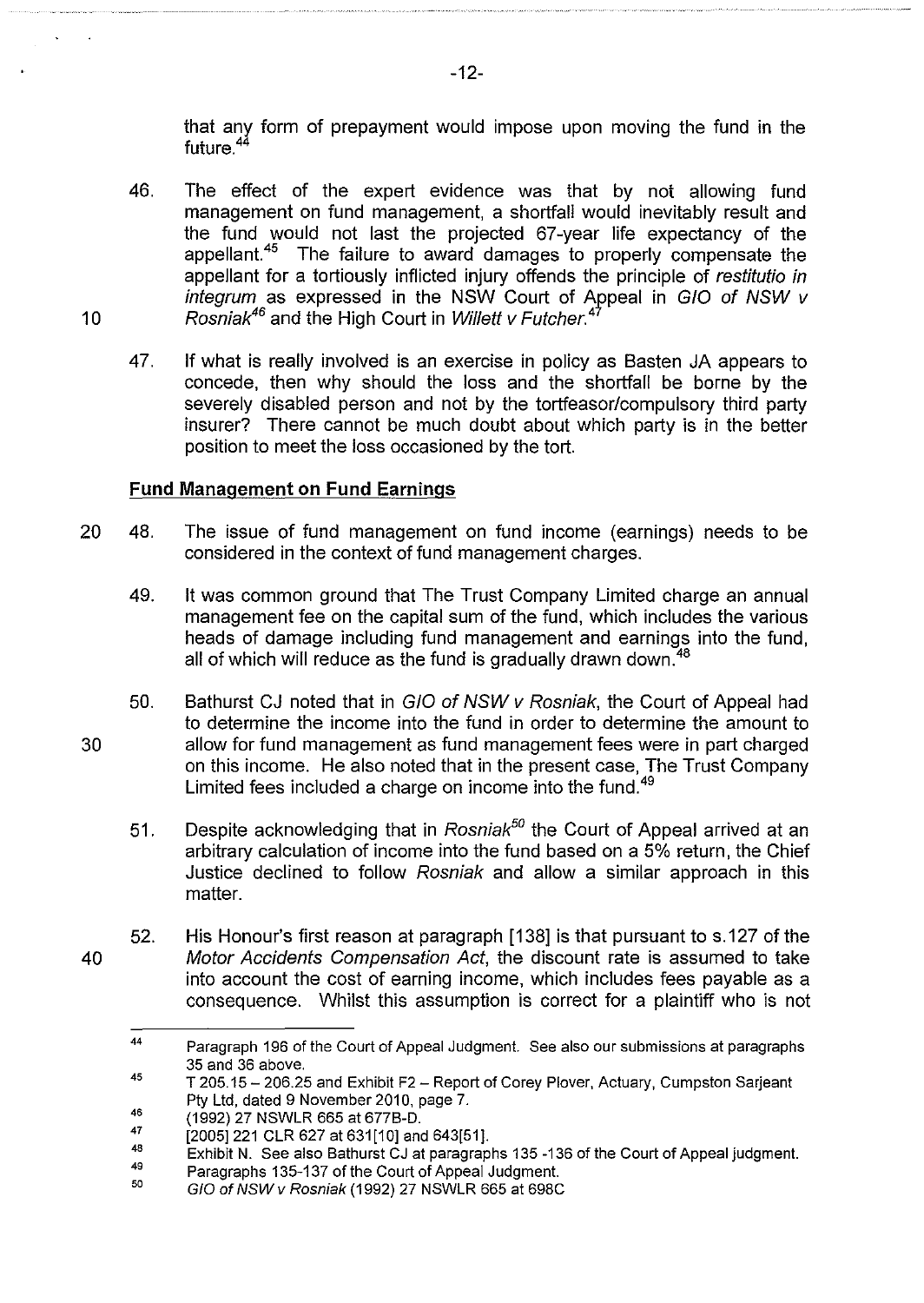under a legal incapacity, it is not correct for a plaintiff who is under a legal incapacity and whose judgment must be managed. The passage referred to by the Chief Justice from pages 60-61 of Nominal Defendant v Gardikiotis does not support the proposition put forward by him. The passage cited by His Honour from Nominal Defendant v Gardikiotis contains the following exception:-

"However, this contention misconceives the role of a Court in awarding common Jaw damages. Except in those cases 10 **10** where the plaintiff is under a legal disability, a Court has no interest in what the defendant's negligence has had on the plaintiff." (our emphasis)<sup>51</sup>

- 53. Rather, Nominal Defendant v Gardikiotis is authority for the proposition that fund management fees, however they are made up, are also a recoverable head of damage for an intellectually disabled person.<sup>52</sup> This was also affirmed by the High Court in Willett v Futcher. *<sup>53</sup>*
- 54. If the first reason put forward by the Chief Justice was correct, then not 20 merely would there be no fund management on the income earned by the fund, but there would be no fund management on that element of the judgment which related to future losses (such as future economic loss and future care) which have themselves been reduced on the 5% statutory discount rate. Yet that proposition was never put or considered. Nominal Defendant v Gardikiotis stands for the proposition that fund management is to be added to the damages allowed.
- 55. Nor is it obvious from the wording of s.127 that fund management is not recoverable on this element of the damages. If the respondent's 30 proposition was correct, and the cost of managing the fund is included in the statutory 5% discount rate mandated by s.127 of the Motor Accidents Compensation Act, then a person who had capacity and whose damages for future losses (such as future economic loss and future care) was reduced on the 5% discount rate would be greatly advantaged over the most severely incapacitated, whose future damages would also have been reduced but who would have to pay for fund management on the earnings of the fund as a result of the operation of s.79 of the Civil Procedure Act. Plaintiffs under a legal incapacity have no choice and management is imposed upon them pursuant to s.79 of the Civil Procedure Act. A plaintiff 40 who is not under a legal incapacity does not have to incur fund management charges.
	- 56. Further, Parliament expressed no clear intention that fund management was to be included in s.127. The 5% statutory discount rate was inserted into the Motor Vehicles (Third Party Insurance) Act 1942, by the Motor Vehicles (Third Party Insurance) Amendment Bill dated 10 May 1984. In the second reading speech no reference is made to fund management and

<sup>51</sup>  Nominal Defendant v Gardikiotis [1995-1996] 186 CLR 49 at 60.9 - 61.1.

<sup>52</sup>  Nominal Defendant *v* Gardikiotis [1995-1996]186 CLR 49 at 54.9-55.3 and 60.9.

<sup>53</sup>  Willett *v Futcher* [2005] 221 CLR 627 at 631[10] and 643[51].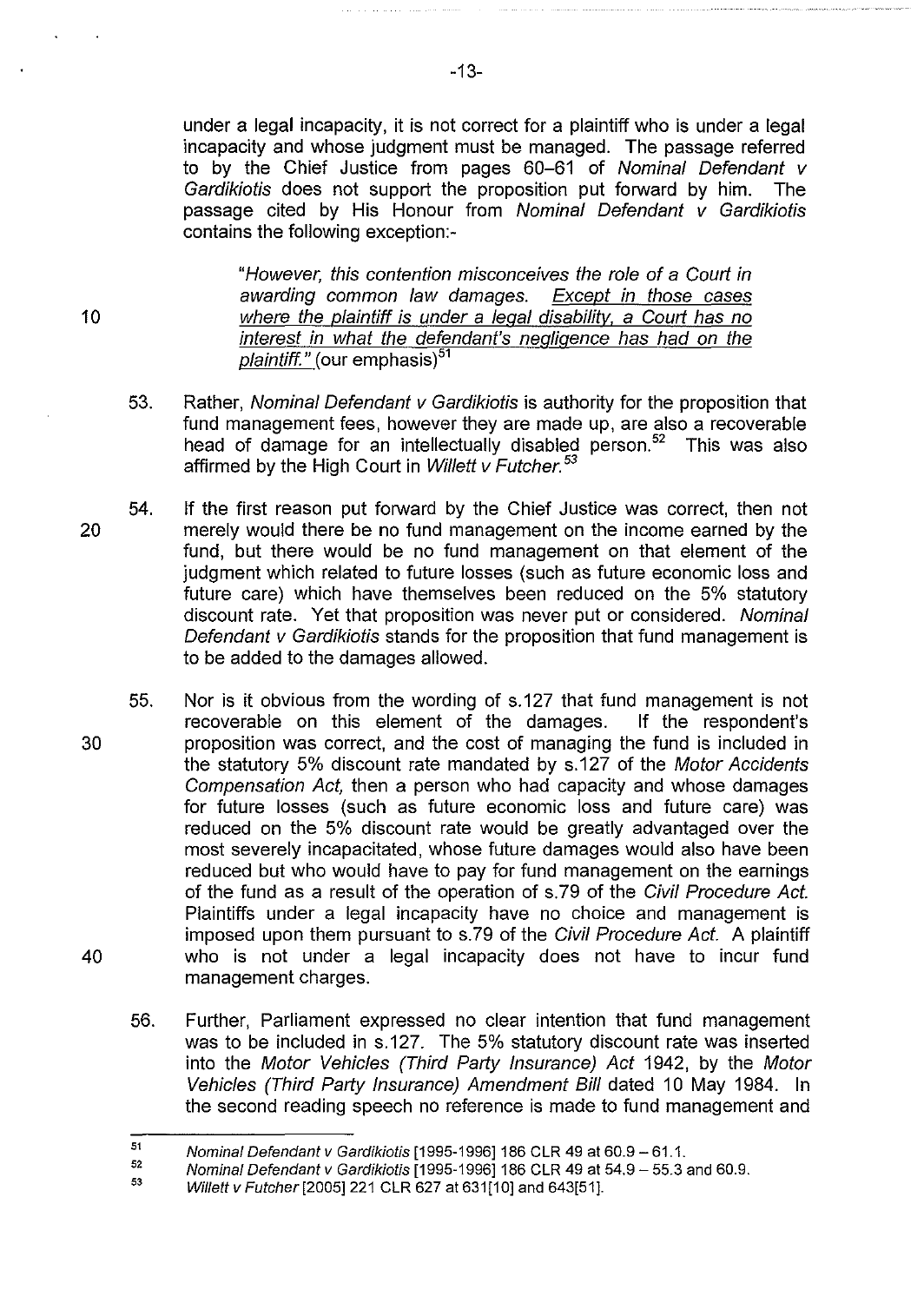specifically there is no reference to fund management being included in the 5% discount rate. The 5% discount rate has been carried over from the Motor Vehicles (Third Party Insurance) Act 1942 into s.127 of the Motor Accidents Compensation Act 1999. The second reading speech for the Motor Accidents Compensation Act makes no specific reference to s.127 nor does it make any reference to fund management. In the absence of a clear intention from the wording of s.127 of the Motor Accidents Compensation Act that fund management is to be included in the 5% discount rate, then it should not be included. To include fund management 10 in the statutory discount rate of 5% mandated by s.127 of the Motor Accidents Compensation Act, unfairly prejudices plaintiffs who are under a legal incapacity and who have fund management imposed upon them by the operation of s. 79 of the Civil Procedure Act.

- 57. It should also be noted that the Chief Justice's comments at paragraph [138] of the Court of Appeal judgment, were challenged by Basten JA at paragraph [181]. At paragraph [181] Basten JA confirmed that the approval in Gardikiotis of an amount for the cost of fund management for legally incapacitated plaintiffs is inconsistent with treating the cost as being 20 covered by the discount rate. Basten JA has correctly applied Nominal Defendant v Gardikiotis.
	- 58. The Chief Justice's second reason is that the discount rate does not equate to the net income or net earning rate.<sup>54</sup> In saying this, the Chief Justice failed to correctly apply Todorovic v Waller and in doing so, failed to equate the net income rate or earning rate to the discount rate, which in turn avoids the very speculation referred to by His Honour. In Todorovic v Waller Gibbs CJ and Wilson J stated the following:-
- 30 "In fixing the discount rate, the fact that for so long the rates applied by the Courts in Australia have been held at a level of 5% and above should not be disregarded. Some downward adjustment is necessary to take account of notional tax. The actuaries' tables show that if the assumption is, as it must be, that the income is earned at the discount rate the necessary adjustment is quite small, particularly when the assumed income is within the range within which most employees' incomes fall in Australia" (our underlining emphasized).<sup>55</sup>
- 40 59. There are other passages in Todorovic v Waller which support the conclusion that the discount rate reflects the earnings rate after all deductions are taken into account, including taxation and inflation. Put another way, the discount rate reflects the earnings rate with a downward adjustment to take into account notional tax and inflation. In this regard we draw the Court's attention to the passages at 409.2-409.5, 414.6-414.8, 422.4-422.6, 428.8-429.3 and 436.8-437.5. This interpretation is also applied in Luntz Assessment of Damages for Personal Injury and Death (4<sup>th</sup> edition) 2002 pp 355-357 at paragraphs 6.1.2-6.1.4. The discount rate of

<sup>54</sup>  <sup>54</sup> Paragraph 139 of the Court of Appeal Judgment. See also Basten JA at paragraph 202.

Todorovic v Waller (1981) 150 CLR 403 at 424.3.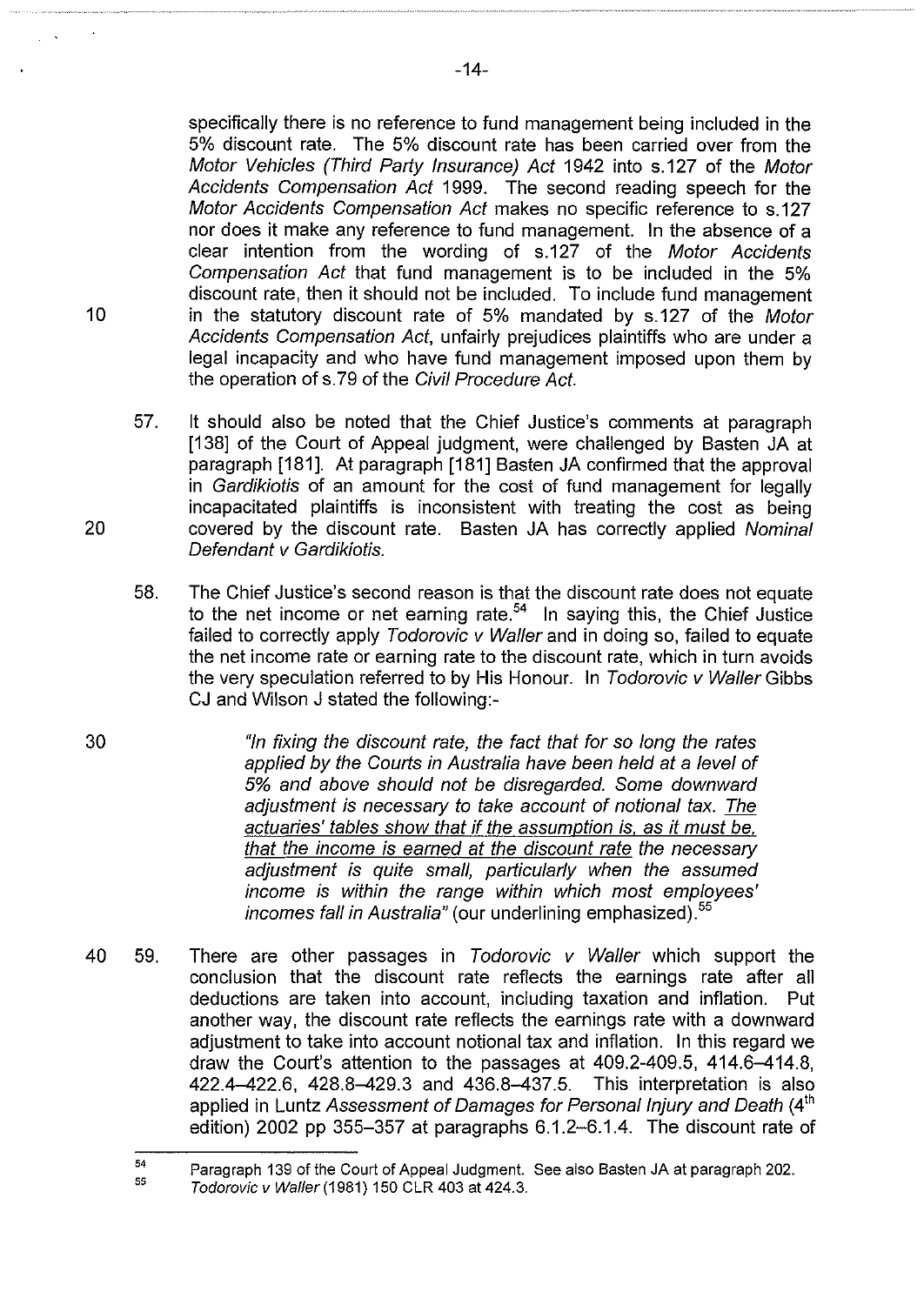3% enunciated in Todorovic v Waller has been replaced by a 5% statutory discount rate in s.127 of the Motor Accidents Compensation Act 1999 (NSW) and the principle behind the discount rate is to avoid the very speculation relied upon by the Chief Justice.

- 60. Given that future losses are discounted on the 5% tables, the failure to assume 5% income after tax and inflation and pay the cost of managing this income must inevitably lead to the shortfall conceded by both experts.<sup>56</sup> This is clearly explained by Mr Plover, actuary, in his expert report dated 10 6 July 2011 at p. 7, where he compares the actual drawdown of a fund excluding earnings to the annual drawdown of a fund which includes fund<br>earnings.<sup>57</sup> It is clear that in order to fairly compensate the injured It is clear that in order to fairly compensate the injured appellant, the interest and earnings into the fund must be taken into account and must be managed. As noted by Mr Plover, as fund managers reinvest the earnings of the fund, charges will be levied against those earnings. Mr Plover concluded that in light of these factors, it is consistent to include investment earnings at a rate equal to the discount rate.<sup>58</sup> In order for the fund to last it needs to rely on the earnings into the fund, which must also by necessity be managed.
- 61. The Chief Justice at paragraph [139] of his judgment acknowledged that the discount rate was applied to avoid the need to consider the rate of inflation, consequent changes in wages or prices and the incidence of income tax. As noted from the illustration provided by Mr Plover, the effect of the 5% discount rate is to reduce the plaintiff's award of damages to take into account the net earning power of a lump sum of money, after factors such as inflation and taxation are taken into account.<sup>59</sup> Having reduced the plaintiff's award of damages for future losses by reference to the 5% discount rate, His Honour accepted the respondent's submissions in the 30 Court of Appeal and refused to apply the same rate to the earning rate of the fund. His Honour found that determining the income into the fund involved making two artificial assumptions. The first related to the income into the fund and the second related to the rate of depletion of the fund. As both assumptions were speculative His Honour refused to determine the income into the fund.
- 62. The trial judge noted that the respondent's submissions at trial, which were the same submissions in the Court of Appeal, entailed a misconception.<sup>60</sup> Her Honour noted that the appellant did not ask the Court to speculate and 40 calculate the actual projected income of the fund. Rather, the uncertainty of the future income, relied on by the Chief Justice in the Court of Appeal, is removed by applying the statutory assumption as to future earnings. In this context, it would be incongruous to reduce the plaintiff's award for future

<sup>56</sup>  T 205.20-206.25

<sup>57</sup>  Exhibit F3, report of Corey Plover, Actuary, from Cumpston Sarjeant Pty Ltd, dated 6 July 2011 pages 6-8.

<sup>58</sup>  Exhibit F3, report of Corey Plover, Actuary, from Cumpston Sarjeant Pty Ltd, dated 6 July 2011, pages 6-8.

<sup>59</sup>  See reference at footnote 58 above; see also the evidence of the experts, Mr Plover, Actuary, and Mr Watt, Accountant, at T 192.5 - 196.50.

<sup>60</sup>  Paragraph 47 of the trial judge's judgment dated 16 August 2011.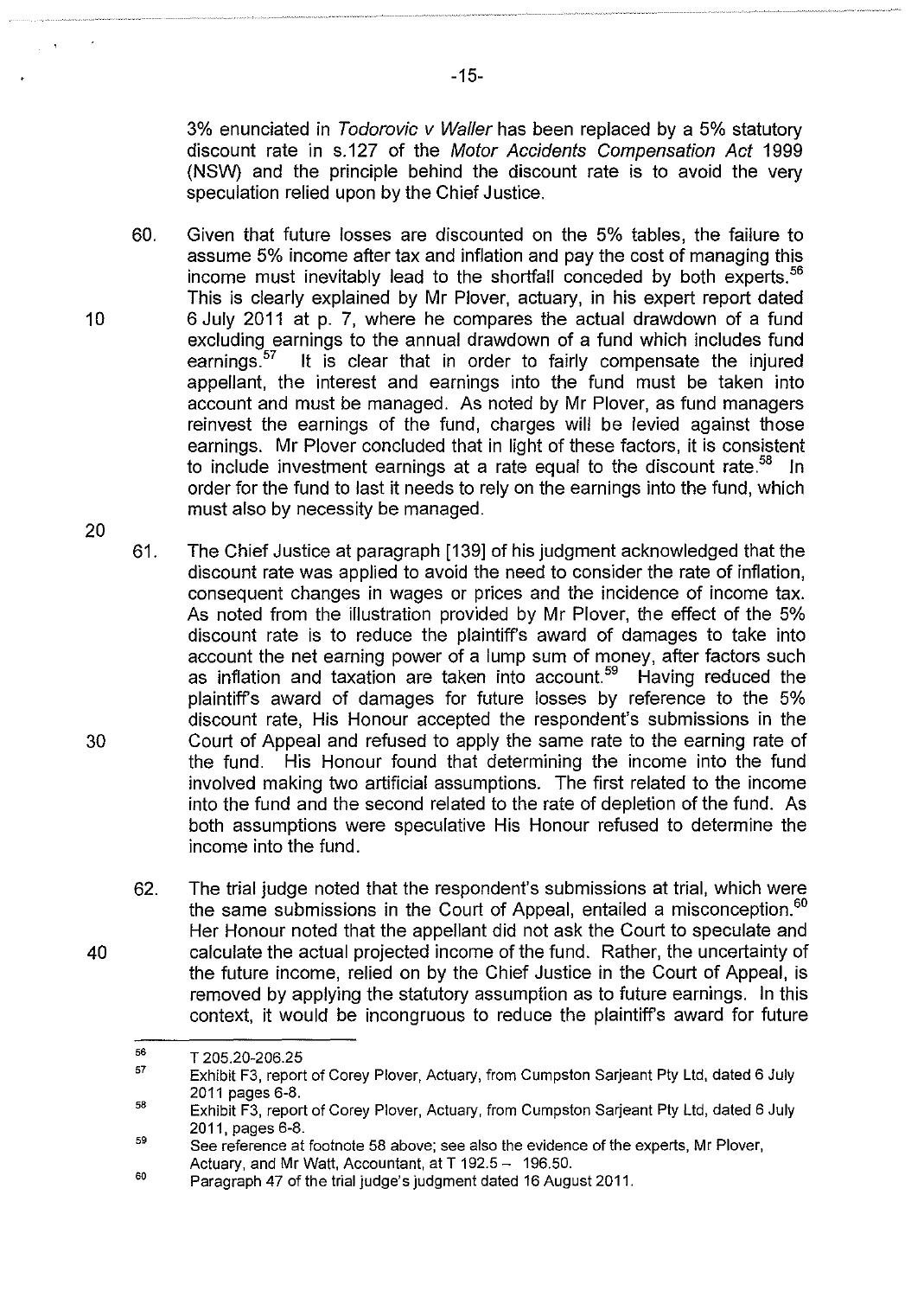losses by imposing the certainty of a statutory discount rate while at the same time denying the availability of that very same assumption when it is relied upon for the purpose of obtaining, rather than reducing, a compensatory award.<sup>61</sup> Her Honour specifically noted that the purpose of prescribing a fixed rate in Todorovic was to obviate the need to quantify the actual likely net earnings, which included an allowance for notional tax and inflation, in any particular case.

- 63. It has been the appellant's contention at all times that the 5% discount rate 10 is impenetrable. In Todorovic v Waller the High Court applied a 3% discount rate and held that no further allowance should be made for matters including taxation and inflation.<sup>62</sup> This was an arbitrary application to avoid the lengthy and expensive exercise of calling expert evidence to predict future income return, tax and inflation. Parliament has increased the discount rate to 5% in s.127 of the Motor Accidents Compensation Act. If Parliament has determined that the net income rate on lump sums for future losses is 5%, then that 5% return should also be applied to the income return of the fund.
- 20 64. Once it is acknowledged that the plaintiff's award of damages for future losses has been reduced by the statutory discount rate to take into account a 5% net return, then it is clear that Parliament considered that the fund would earn net income at the rate of 5% after tax and inflation had been considered. The trial judge noted at paragraph [66] of her judgment the following:-

"In determining the plaintiff's entitlement to damages for future liabilities to which she will be exposed as a result of the defendant's negligence, the statute assumes she will be able to invest the amount awarded so as to earn income at 5 per cent. Why should any different assumption be made when the need to quantify future income on the fund arises in the calculation of a different component of her damages?"

65. Adopting the discount rate as the net income return for the fund on which fund management on fund income is calculated, also provides numerical consistency and will avoid over compensation. The trial judge correctly referred to Clarke JA's judgment in Treonne Wholesale Meats v Shaheen, *<sup>3</sup>* and noted the need for internal mathematical consistency.<sup>64</sup> If the 40 investment rate of return was different to the discount rate, then there would be a greater risk of either under-compensation or over-compensation in assessing fund management on fund income. The risk of either overcompensation or under-compensation can be avoided if the notional investment return is equated to the discount rate. This is also supported by the explanation provided by Mr Plover, Actuary, in his report dated 6 July

<sup>61</sup>  Paragraphs 47, 48, 49, 55, 59, 60 and 66 of the trial judge's judgment dated 16 August 2011.

<sup>62</sup>  Todorovic v Waller [1981] 150 CLR 402 at 409.2-5.

<sup>63</sup>  Treonne Wholesale Meats v Shaheen [1988] 12 NSWLR 514 at 531E - 532D.

<sup>64</sup>  Paragraphs 66 - 68 inclusive of the trial judge's judgment dated 16 August 2011.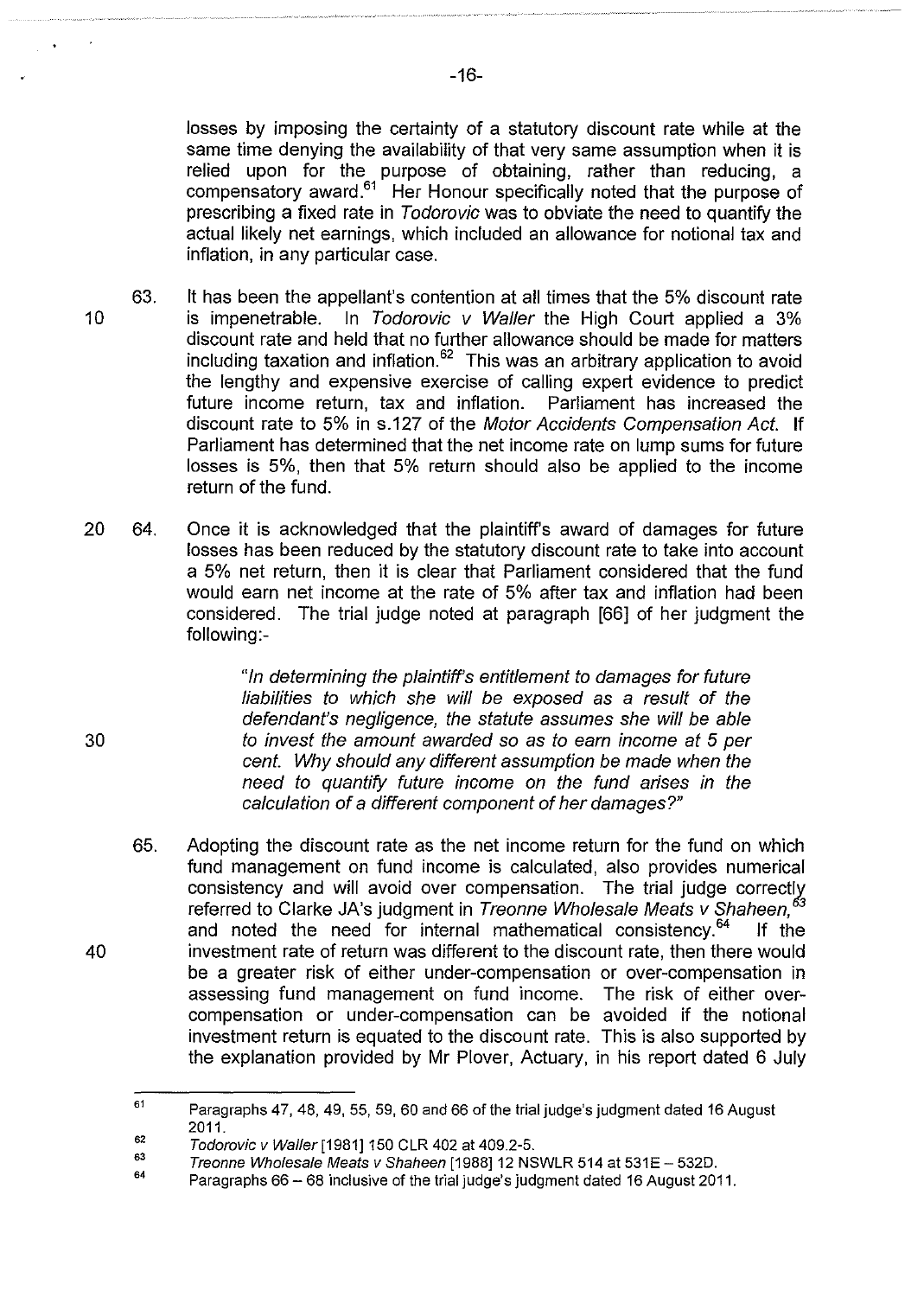2011 at pages 6 and 7, where he compares the actual drawdown of a fund reduced by the statutory discount rate but excluding earnings, to the drawdown of a fund which includes earnings assessed at the statutory discount rate.<sup>65</sup>

66. By applying the discount rate to the net earning rate of the fund, this would avoid the need to call lengthy and costly evidence from actuaries attempting to predict the future income of the fund, including the effect of taxation and inflation, over the projected 67 year life of the appellant's fund. As Gibbs 10 CJ and Wilson J in Todorovic v Waller held:-

> "However, it is most desirable that awards of damages should be predictable, so that settlements may be facilitated, and the task of the Courts eased ... In the interest of securing uniformity throughout Australia this Court should therefore do what it has held that a Supreme Court of one State may not do, and that is to make an arbitrary ruling regarding interest rates of general application."<sup>66</sup>

- 20 67. Further, the Chief Justice in the Court of Appeal did not offer any valid reason for failing to apply the 5% investment (income) return applied in Rosniak.<sup>67</sup> In Rosniak, it was acknowledged that whilst the amount of future income into the fund may be speculative, there is no reason not to make an allowance for income, particularly as future losses have been discounted to take into account future income. The fact that the arbitrary assessment of 5% in Rosniak happens to coincide with the mandatory discount rate laid down by Parliament is just and fair.
- 68. If Parliament sees fit to impose an assumed level of income after tax and 30 inflation then that eliminates the speculative element in relation to the calculation of assumed income into the fund.
- 69. The Chief Justice also makes reference to uncertainty and a suggestion of over-compensation in paragraph [141] of his judgment. Such comments are contrary to the evidence. It is not apparent that the cost of fund management, including fund on fund management and fund on fund earnings, is any more difficult to calculate than the cost of other future losses. The actual calculation is effectively no more complex than the calculation of compound interest.<sup>68</sup> Further, if allowance is not made for 40 fund management on fund management and fund management on fund income, the experts agree that there would, in all probability, be a shortfall.<sup>69</sup>

<sup>65</sup>  Exhibit F3, report of Corey Plover, Actuary, from Cumpston Sarjeant Ply Ltd dated 6 July 2011, pages 6-8.

<sup>66</sup>  Todorovic v Waller [1981] 150 CLR 402 at 423.7.

<sup>67</sup>  Government Insurance Office of NSW v Rosniak [1992]27 NSWLR 665 at 698C.

<sup>68</sup>  T 204.5-204.25

<sup>69</sup>  T 205.15- 206.25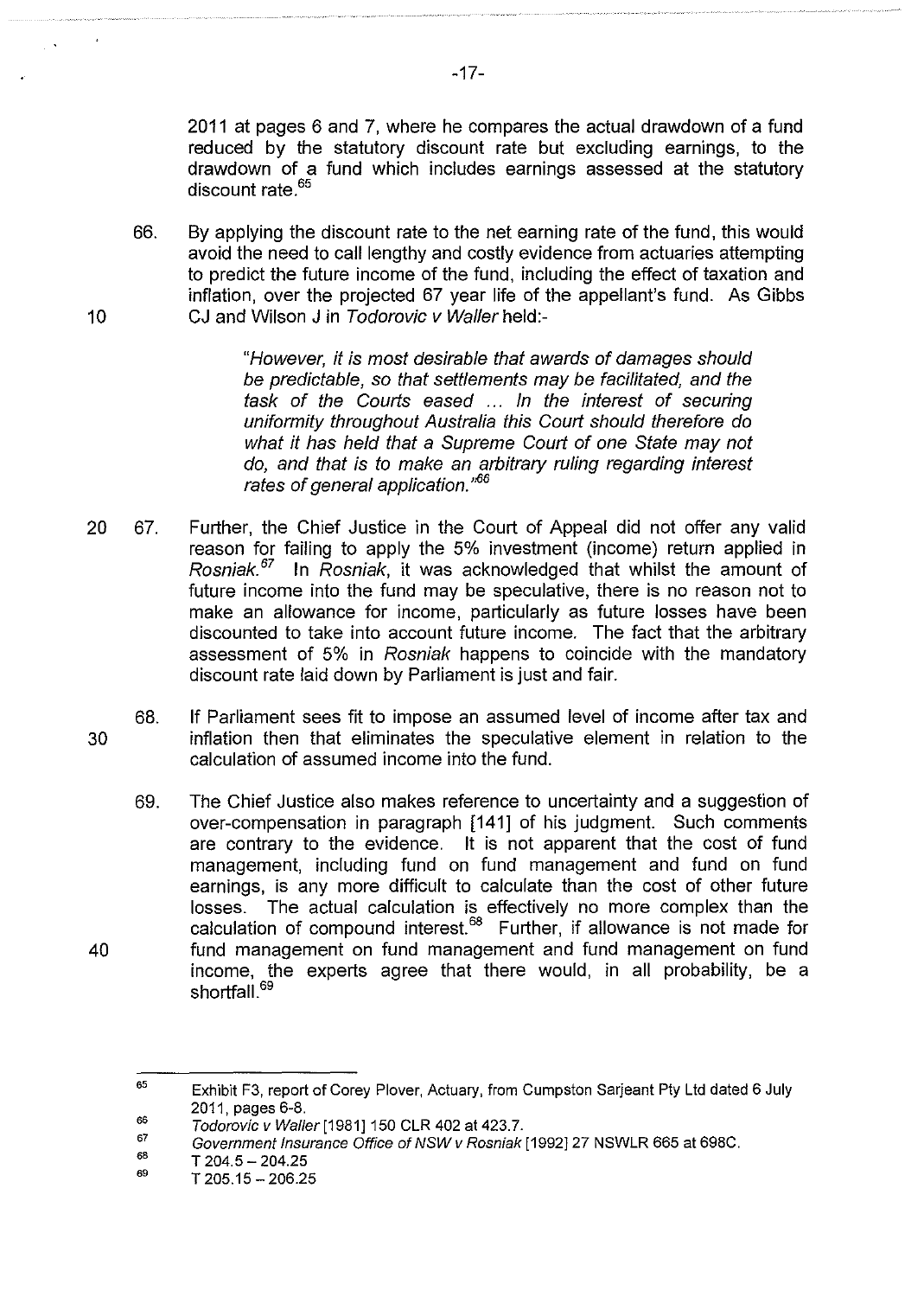- 70. The third reason given at paragraph [141] was that notional tax benefits on any fees incurred in deriving the income are not taken into account in the assumed discount rate. This again was a misapplication of Todorovic v Waller op cit. The opening remarks at the beginning of the judgment in Todorovic v Waller at page 409.3 stipulate that tax is taken into account in determining the discount rate.<sup>70</sup>
- 71. His Honour the Chief Justice's statement at paragraph [147] that the calculation of income into the fund involves speculation as to the 10 performance of the fund simply cannot be correct. If it were, then no allowance could ever be made for any future loss because there will always be uncertainty in respect of such things as the cost of future care or the likely future income, which will result in an inevitable degree of speculation. That has never excused a Court from making an allowance for future losses. It should not do so in this respect.

# **Conclusion**

- 72. The trial judge delivered a well-reasoned judgment on both fund 20 management on fund management, and fund management on the income into the fund, which was supported by the reasoning of Todorovic v Waller. It would be illogical to assume that part of the fund set aside as a single fund would not require management, particularly given that it was already discounted on the assumption that it would be managed. It would be illogical to treat income into the fund differently when it will also be subject to fund management charges. It would be manifestly unjust to make the most severely disabled plaintiffs pay out of amounts supposed to provide for their future needs sums for fund management when those not requiring fund management would not incur any such loss and would thereby be 30 advantaged.
	- 73. This issue of restitutio in integrum affects the most disabled and vulnerable compensation victims throughout Australia. The Court of Appeal's judgment is inconsistent with the approach mandated by this Court in Todorovic v Waller and in Willett v Futcher and also with the NSW Court of Appeal decision in GIO of NSW v Rosniak.
- 74. The Court of Appeal decision is inconsistent with the approach in Western Australia in Best (by his next friend Catherine Elizabeth Jordan) v 40 Greengrass [2012] WADC 44, which followed the first instance decisions of McCallum J. The appellant's approach has been supported in NSW in some cases, Bacha v Pettersen (Hunter J SC of NSW unreported 20 September 1994) but not in others, such as Buckman v M & K Napier Constructions Pty Ltd [2005] NSWSC 546 at [13] and Rottenbury by his tutor Wren v Rottenbury [2007] NSWSC 215. Further the first instance decision has been followed prior to the NSW Court of Appeal decision in Patterson v Khalsa (No.3) [2013] NSWSC 1331.

 $70$  Todorovic v Waller [1981] 150 CLR 402 at 409.3; see also 436.8-437.5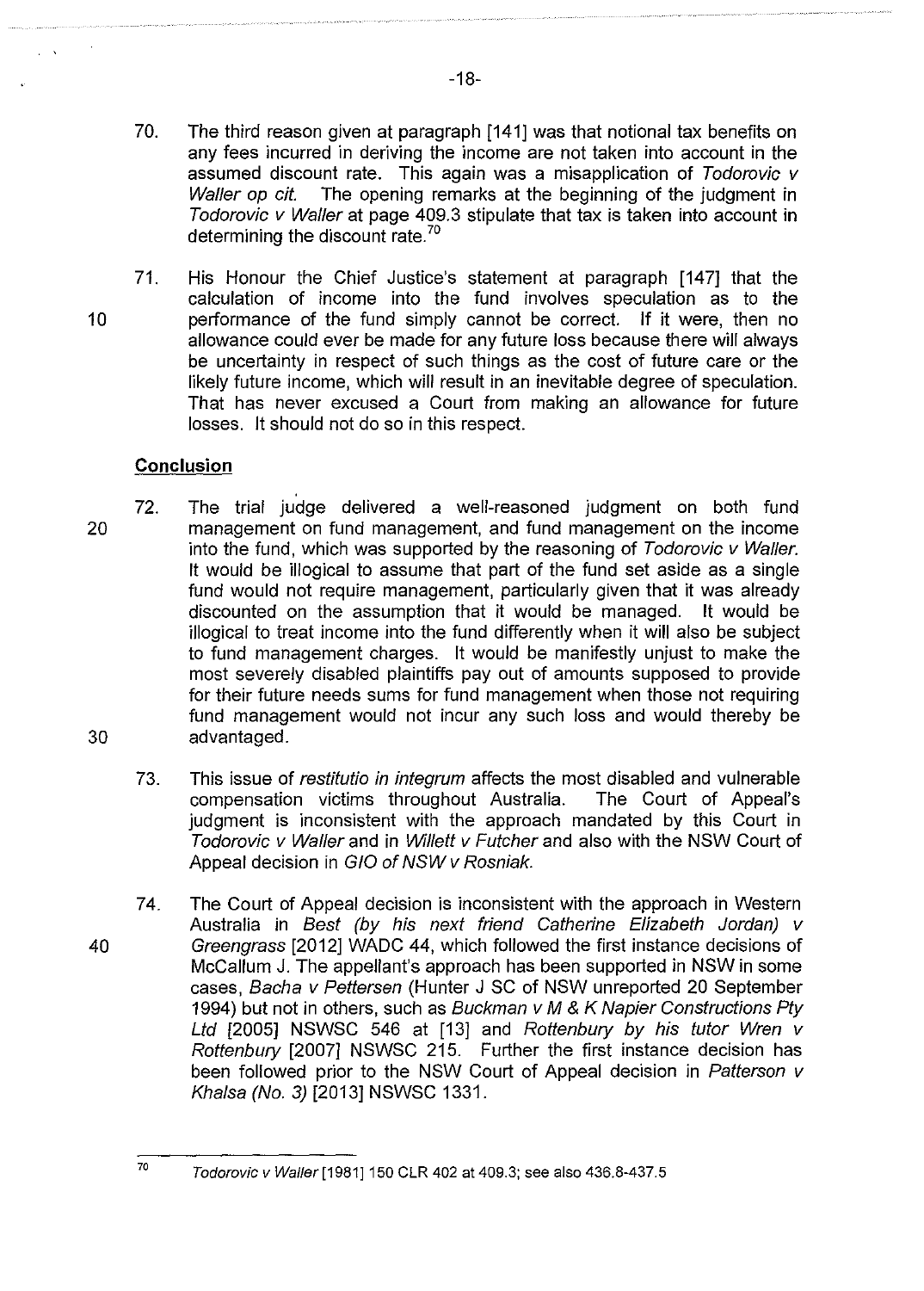75. The manifest injustice to the catastrophically injured in the propositions for which the respondent contends is contrary to authority and the principle of restitutio in integrum.

#### **Costs**

76. In the event that the appellant's Appeal is successful, the first instance costs orders made by the trial judge on 13 April 2012 should be reinstated and the appellant should be awarded her costs in the Court of Appeal, 10 Special Leave Application, and the High Court.

# **PART VII: APPLICABLE STATUTES**

- 77. Section 127 of the Motor Accidents Compensation Act 1999 (NSW)
- 78. Section 41 of the NSW Trustee & Guardian Act 2009 (NSW)
- 79. Sections 77 and 79 of the Civil Procedure Act 2005 (NSW)
- 20 80. The above statutes are still in force at the date of making these submissions.

### **PART** VIII: **ORDERS SOUGHT**

- 1. Appeal allowed with costs.
- 2. An order that the Respondent's appeal to the New South Wales Court of Appeal be dismissed with costs.
- 30 3. The orders of the New South Wales Court of Appeal made on 2 December 2013 be set aside.
	- 4. The cost orders of the New South Wales Court of Appeal made on 28 March 2014 be set aside.
	- 5. The Respondent pay the Appellant's costs in the New South Wales Court of Appeal.
- 40 6. The costs orders of McCallum J entered on 13 April 2012 relating to the trial be reinstated.
	- 7. The Respondent pay the Appellant's costs of the application for special leave to appeal and the appeal to the High Court of Australia.

# **PART IX**

We estimate that approximately 2 hours will be required for the Appellant's oral argument.